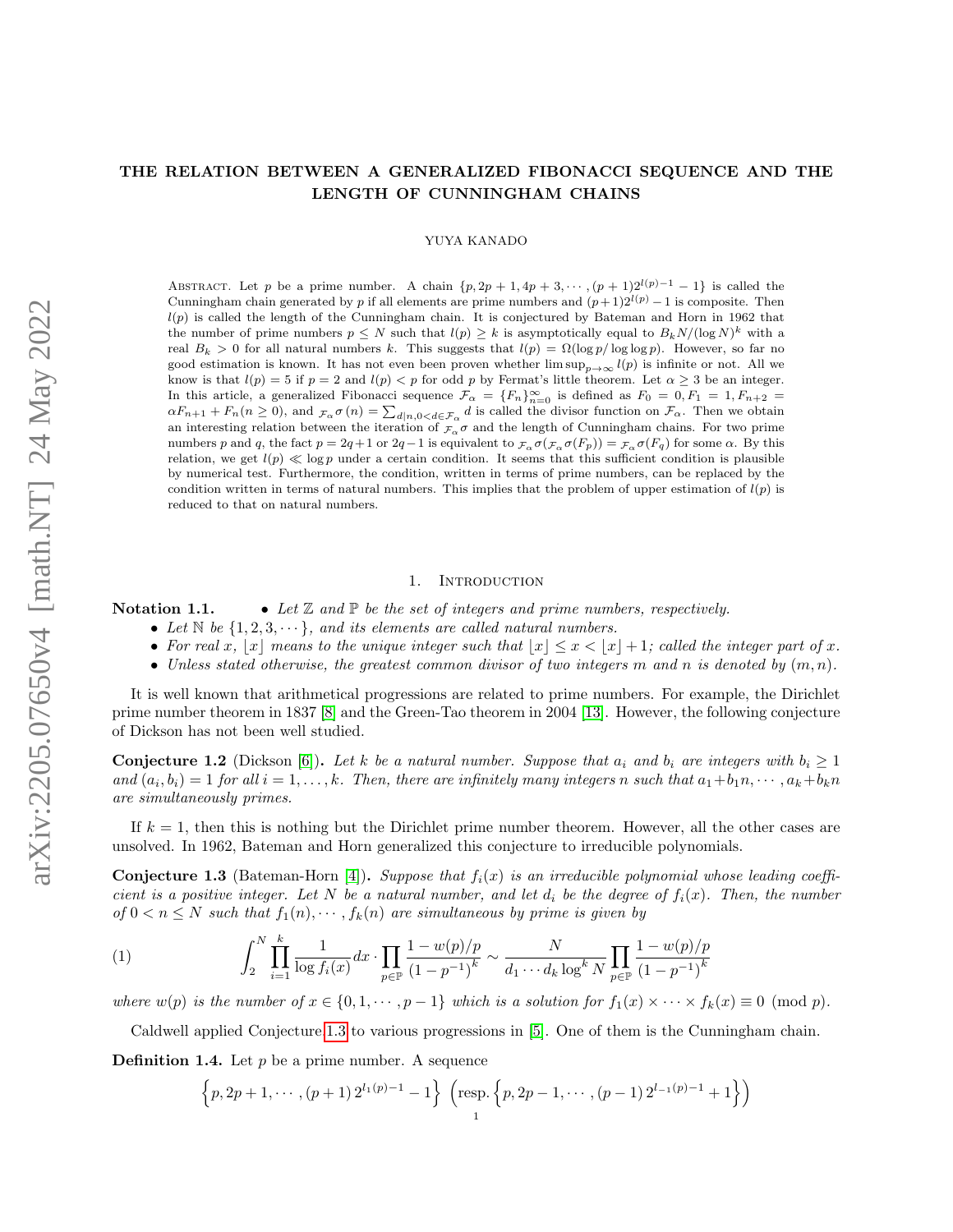is called the first (resp. second) Cunningham chain generated by  $p$  if all elements are prime numbers and  $(p+1)2^{l_1(p)-1} - 1$  (resp.  $(p-1)2^{l_{-1}(p)-1} + 1$ ) is composite. As we will see later,  $l_1(p)$  and  $l_{-1}(p)$  are finite. Also when we discuss the first case and the second case simultaneously, we write  $l_1(p)$  and  $l_{-1}(p)$  as  $l(p)$ .

If 
$$
p = 2
$$
, then  
\n $2 \times 2 + 1 = 5 \in \mathbb{P}$ ,  $5 \times 2 + 1 = 11 \in \mathbb{P}$ ,  $11 \times 2 + 1 = 23 \in \mathbb{P}$ ,  $23 \times 2 + 1 = 47 \in \mathbb{P}$ ,  $47 \times 2 + 1 = 95 \notin \mathbb{P}$ ,  
\n $2 \times 2 - 1 = 3 \in \mathbb{P}$ ,  $3 \times 2 - 1 = 5 \in \mathbb{P}$ ,  $5 \times 2 - 1 = 9 \notin \mathbb{P}$ .

Thus  $l_1(2) = 5, l_{-1}(2) = 3$ . If  $p \neq 2$ , we have  $l(p) \leq \text{ord}(p; 2)$  by Fermat's little theorem. Here, ord  $(p; 2)$  is the order of  $2$  modulo  $p$ . In fact, in the case of the first Cunningham chain, we have

$$
(p+1) 2^{\text{ord}(p;2)} - 1 \equiv 0 \pmod{p},
$$

and hence  $(p + 1)2^{\text{ord}(p,2)} - 1$  is a composite number. The second case is similar. If we assume Artin's conjecture (cf. [\[2\]](#page-17-5) pp.viii-x), there exist infinitely many primitive roots of 2. Thus we only have  $l(p) \leq p-1$ in this way. However, if we use the theorem of Euler, we obtain the following statement.

**Remark 1.5.**  $l(p) < p/2$  for all prime  $p \ge 7$ .

*Proof.* First, we consider the case first Cunningham chain. If  $p \equiv 3 \pmod{4}$ , then  $(p-1)/2$  is odd. Let  $k = \varphi((p-1)/2) \geq 2$ . Here  $\varphi$  denotes the Euler function. We have

$$
(p+1) 2^{k-1} \equiv 2^k \equiv 1 \pmod{\frac{p-1}{2}}.
$$

Thus  $(p+1)2^{k-1}-1$  is a composite number for  $p > 3$ , and we get  $l_1(p) < k = \varphi((p-1)/2) < p/2$ . If  $p \equiv 1$ (mod 4),

$$
(p+1)\, 2^{k-1} \equiv 2^{k+1} \equiv 1 \pmod{\frac{p-3}{2}}
$$

where  $k = \varphi((p-3)/2) - 1 \geq 2$ , and hence  $l_1(p) < \varphi((p-3)/2) - 1 < p/2$ . Therefore  $l_1(p) < p/2$  for all  $p \ge 7$ . Let us next show the second case. If  $p \equiv 3 \pmod{4}$ , setting  $k = \varphi((p+3)/2) - 1 \ge 2$ , we have

$$
(p-1) 2^{k-1} \equiv -2^{k+1} \equiv -1 \pmod{\frac{p+3}{2}}
$$
.

Thus,

$$
l_{-1}(p) < \varphi\left(\frac{p+3}{2}\right) - 1 \le \frac{p+3}{2} - 2 < \frac{p}{2}
$$

.

Similarly,  $(p-1)2^{\varphi((p+1)/2)-1}+1$  is composite if  $p \equiv 1 \pmod{4}$ .

If  $2p + 1$  is also prime, then this prime number is called a safe prime. Its name comes from the fact that it is a prime number useful for Pollard's  $p-1$  algorithm (cf.[\[20\]](#page-17-6)) that suggests the vulnerability of the RSA cryptosystem. It is useful if  $p-1$  is decomposed into the product of small prime factors. Since  $(2p+1)-1$  has 2 and p as prime factors and p is big, for two safe primes  $2p+1$ ,  $2q+1$ , it is difficult to factorize  $(2p+1)(2q+1)$ by the  $p-1$  algorithm. However, the Lenstra elliptic-curve factorization in [\[17\]](#page-17-7) can overcome this weakness in the probabilistic sense. Thus the meaning of safe primes as the RSA cryptosystem has faded. In 2004, whose first draft is in 2002, Agrawal, Kayal and Saxena found the  $AKS$  primality test[\[1\]](#page-17-8). In the present paper, they show that if in the case  $k = 2$ ,  $f_1(n) = n$ ,  $f_2(n) = 2n + 1$  of [\(1\)](#page-0-1), the Sophie Germain prime density conjecture is true, the order of the complexity can be reduced to  $\tilde{O}(\log^6 n)$ . Here,  $F(n) = \tilde{O}(G(n))$ is defined by  $F(n) = O(G(n)h(\log G(n)))$  for some polynomial  $h(x)$ . But, in 2005, Lenstra and Pomerance found a variant of AKS that runs in  $\tilde{O}(\log^6 n)$  without any conjectures [\[18\]](#page-17-9). Thus, now it is not necessary to use safe primes on the  $AKS$  primality test. Safe primes can be effectively used in the Diffie-Hellman key exchange [\[7\]](#page-17-10). Since this is the key to the strength of the discrete logarithm problem, we need to consider the question of how long and how well distributed Cunningham chains are.

We now let k be a natural number. We consider the number  $0 < n \leq N$  such that  $n, 2n + 1, \dots, (n + 1)$  $1)2^{k-1} - 1$  are simultaneously primes. Since

$$
M(n) := n(2n+1)\cdots((n+1)2^{k-1}-1) \equiv n \pmod{2},
$$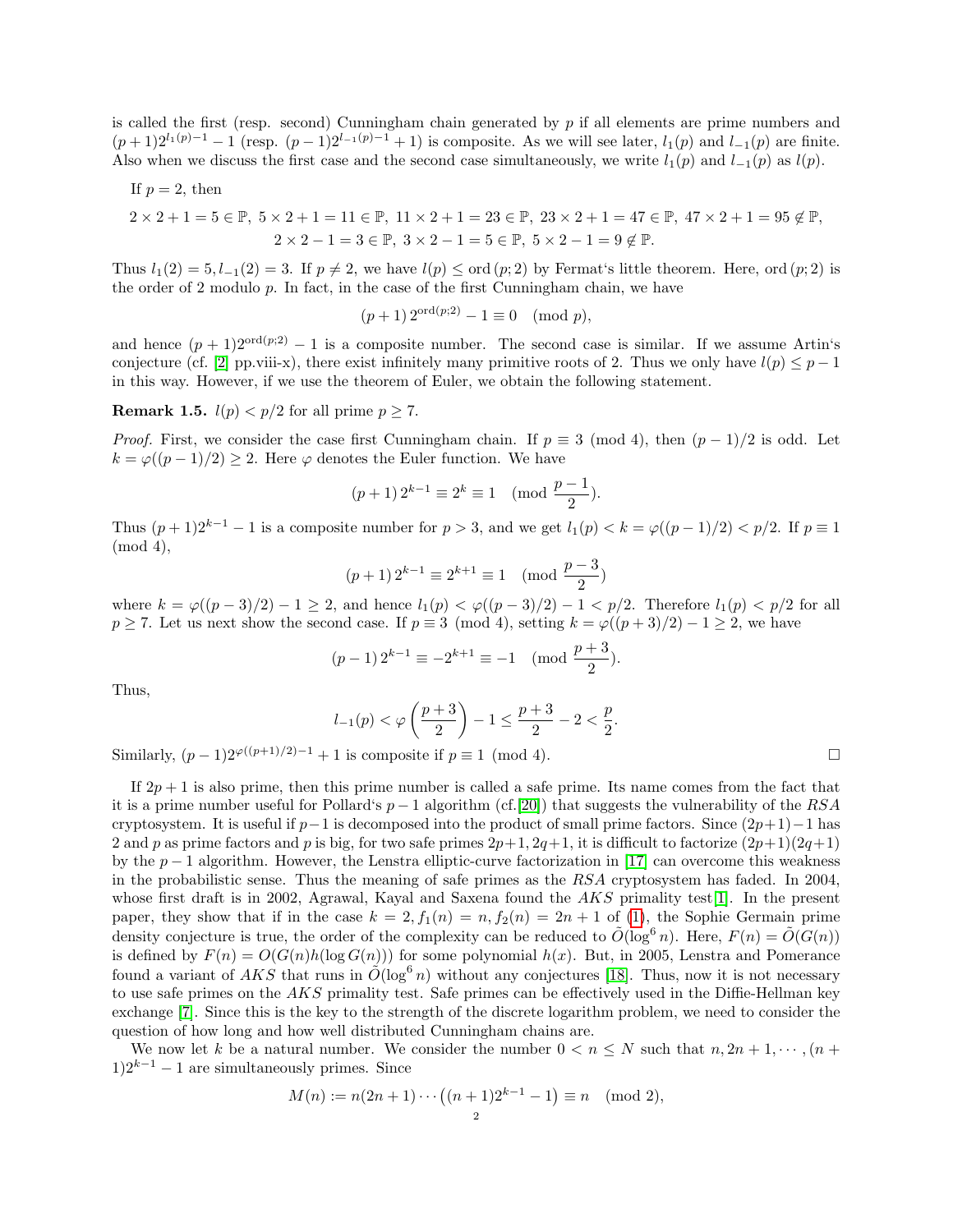$n = 0$  is the only solution of  $M(n) \equiv 0 \pmod{2}$  for  $n \in \{0, 1\}$ . Thus  $w(2) = 1$ . If  $p > 2$ , then  $(n+1)2^{k-1} - 1$ (mod p) has period ord  $(p; 2)$  with respect to k. Letting  $v(p) = \min\{k, \text{ord}(p; 2)\}\)$ , this implies that  $w(p)$  is equal to the number  $w'(p)$  of solutions of

$$
n (2n + 1) \cdots ((n + 1)2^{v(p)-1} - 1) \equiv 0 \pmod{p}.
$$

We observe that each of  $n, 2n + 1, \dots, (n + 1)2^{v(p)-1} - 1$  has one solution in  $\{0, \dots, p-1\}$ . That is,  $w'(p) \ge v(p)$ . Assume that there exist  $1 \le a \le b \le v(p)$  and  $n \in \{0, \dots, p-1\}$  satisfy

$$
(n+1) 2^{a-1} \equiv 1 \pmod{p}
$$
 and  $(n+1) 2^{b-1} \equiv 1 \pmod{p}$ .

Then, since  $n + 1$  and p are relatively prime,  $2^{a-1} \equiv 2^{b-1} \pmod{p}$  and it implies  $a = b$ . We have  $w(p) =$  $w'(p) = v(p)$ . The same argument can be applied to the second Cunningham chains. From this argument and Conjecture[.1.3,](#page-0-0) we can expect the following.

<span id="page-2-0"></span>**Conjecture 1.6** (Caldwell [\[5\]](#page-17-4)). Fix a natural number  $k$ . Then

$$
\sum_{\substack{p \le N \\ l(p) \ge k}} 1 \sim B_k \int_2^N \frac{dx}{(\log x) (\log 2x) \cdots (\log 2^{k-1}x)} \sim B_k \frac{N}{\log^k N}
$$

where the partial sum on the left hand side runs through all prime numbers  $p \leq N$  satisfying  $l(p) \geq k$ . Here,

$$
B_k := \prod_{p \in \mathbb{P}} \frac{1 - w(p)/p}{(1 - p^{-1})^k} = 2^{k-1} \prod_{p > 2} \frac{1 - \min\{k, \text{ord}(p; 2)\}}{(1 - p^{-1})^k}.
$$

If we examine the size of  $B_k$ , we can get some upper bound of  $l(p)$ .

<span id="page-2-1"></span>**Proposition 1.7.** Let  $\gamma$  be the Euler constant  $\simeq 0.57722$ . Then for  $k \geq 2$ ,

$$
\log \log k + \gamma - 2 + O\left(\frac{1}{\log k}\right) \le \frac{\log B_k}{k} \le \log k + \gamma + \log \log 2 - 1 + O\left(\frac{\log k}{k}\right).
$$

 $\frac{1}{x}$ 

Proof. The following facts in [\[21\]](#page-17-11) will be used in the proof without mentioning explicitly:

(a) 
$$
\log \log x + B - \frac{1}{2 \log^2 x} < \sum_{p \le x} \frac{1}{p} < \log \log x + B + \frac{1}{\log^2 x}
$$
  
\n(b)  $\prod_{p \le x} \left(1 - \frac{1}{p}\right) = O\left(\frac{1}{\log x}\right)$ ,  
\n(c)  $\prod_{p \le x} \left(1 - \frac{1}{p}\right)^{-1} = e^{\gamma} \log x + O\left(\frac{1}{\log x}\right)$ ,  
\n(d)  $\sum_{p \le x} \log p < \left(1 + \frac{1}{2 \log x}\right) x$ ,

where  $x > 2$  and  $B = \gamma - \sum_{p \in \mathbb{P}} \sum_{k=2}^{\infty} k^{-1} p^{-k}$ . For  $k \ge 2$  and a sufficiently large real number x, we define

$$
B_k(x) := 2^{k-1} \prod_{2 < p \leq x} \frac{1 - \min\{k, \operatorname{ord}(p; 2)\} / p}{(1 - p^{-1})^k}.
$$

First, we estimate the lower bound of  $B_k(x)$  in k. Write

$$
B_k(x) = 2^{k-1} \left( \prod_{2 < p \le x} \left( 1 - \frac{1}{p} \right)^{-k} \right) \left( \prod_{2 < p \le k} \times \prod_{k < p \le x} \right) \left( 1 - \frac{\min \{ k, \text{ord}(p; 2) \}}{p} \right) =: 2^{k-1} \Pi_1 \times \Pi_2 \times \Pi_3,
$$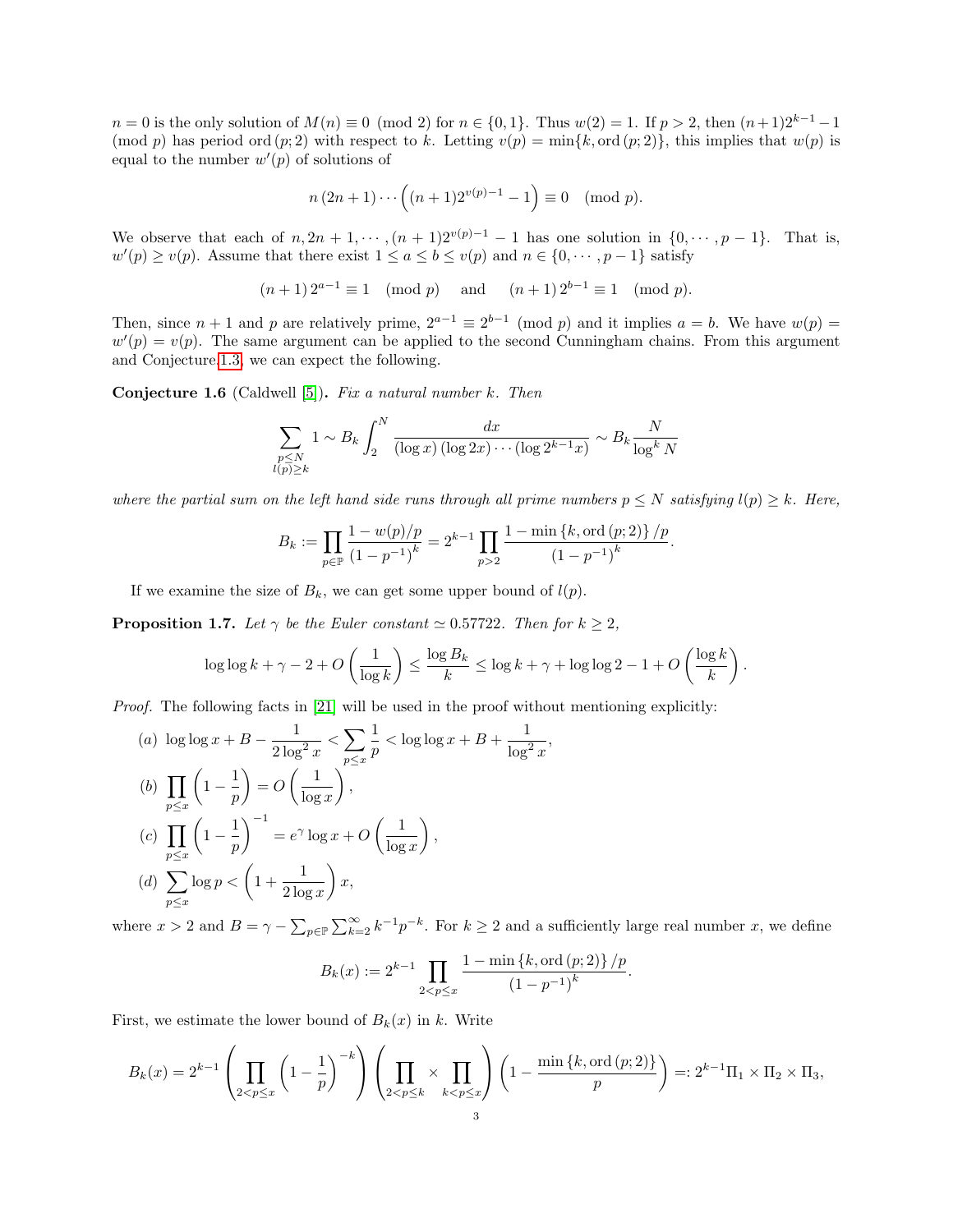say. Then  $\log \Pi_1$ ,  $\log \Pi_2$  and  $\log \Pi_3$  are evaluated as

$$
\log \Pi_1 = k \log \left( \frac{1}{2} \prod_{p \le x} \left( 1 - \frac{1}{p} \right)^{-1} \right) = k \log \left( \frac{e^{\gamma}}{2} \log x + O \left( \frac{1}{\log x} \right) \right)
$$
  

$$
= k \log \frac{e^{\gamma}}{2} + k \log \log x + O \left( \frac{k}{\log^2 x} \right),
$$
  

$$
\log \Pi_2 \ge \log \prod_{2 < p \le k} \left( 1 - \frac{p-1}{p} \right) = \log 2 - \sum_{p \le k} \log p = -k - \frac{k}{\log k} + \log 2,
$$
  

$$
\log \Pi_3 \ge \prod_{k < p \le x} \left( 1 - \frac{k}{p} \right) = - \sum_{k < p \le x} \sum_{n=1}^{\infty} \frac{1}{n} \left( \frac{k}{p} \right),
$$

respectively. Since

$$
k \sum_{k < p \le x} \frac{1}{p} \le \left( \log \left( \frac{\log x}{\log k} \right) + \frac{1}{\log^2 x} + \frac{1}{2 \log^2 k} \right) k
$$

and

$$
\sum_{k < p \le x} \sum_{n=2}^{\infty} \frac{1}{n} \left(\frac{k}{p}\right)^n = \sum_{n=2}^{\infty} \frac{k^n}{n} \sum_{k < p \le x} \frac{1}{p^n} < \sum_{n=2}^{\infty} \frac{k^n}{n} \sum_{m=k+1}^{\infty} \frac{1}{m^n}
$$
\n
$$
< \sum_{n=2}^{\infty} \frac{k^n}{n} \left(\frac{1}{(k+1)^n} + \frac{1}{n-1} \frac{1}{(k+1)^{n-1}}\right)
$$
\n
$$
< k \sum_{n=2}^{\infty} \frac{1}{n} \left(\frac{1}{n+k} + \frac{1}{n-1}\right)
$$
\n
$$
= k + O\left(\log k\right),
$$

we have

$$
\log \Pi_3 \geq -k \left( \log \left( \frac{\log x}{\log k} \right) + \frac{1}{\log^2 x} + \frac{1}{2 \log^2 k} \right) - k + O\left( \log k \right).
$$

Therefore

$$
\frac{1}{k}\log B_k(x) = \frac{1}{k}((k-1)\log 2 + \log \Pi_1 + \log \Pi_2 + \log \Pi_3)
$$
\n
$$
> \frac{k-1}{k}\log 2 + \log \frac{e^{\gamma}}{2} + \log \log x + O\left(\frac{1}{\log^2 x}\right) + \frac{\log 2}{k} - 1 - \frac{1}{2\log k}
$$
\n
$$
- \log \left(\frac{\log x}{\log k}\right) - \frac{1}{\log^2 x} - \frac{1}{2\log^2 k} - 1 + O\left(\frac{\log k}{k}\right)
$$
\n
$$
= \log \log k + \gamma - 2 - \frac{1}{2\log k} - \frac{1}{2\log^2 k} + O\left(\frac{1}{\log^2 x}\right) + O\left(\frac{\log k}{k}\right)
$$

and we have

$$
\frac{1}{k}\log B_k \ge \log \log k + \gamma - 2 - \frac{1}{2\log k} - \frac{1}{2\log^2 k} + O\left(\frac{\log k}{k}\right)
$$

as  $x \to \infty$ . We next consider the upper bound of  $B_k(x)$  in k. Write

$$
B_k(x) = 2^{k-1} \left( \prod_{2 < p \le x} \left( 1 - \frac{1}{p} \right)^{-k} \right) \left( \prod_{2 < p \le k} \times \prod_{k < p \le 2^k} \times \prod_{2^{k} < p \le x} \right) \left( 1 - \frac{\min \{ k, \text{ord}(p; 2) \}}{p} \right),
$$
  
=:  $2^{k-1} \Pi_1 \times \Pi_2 \times \Pi_3 \times \Pi_4$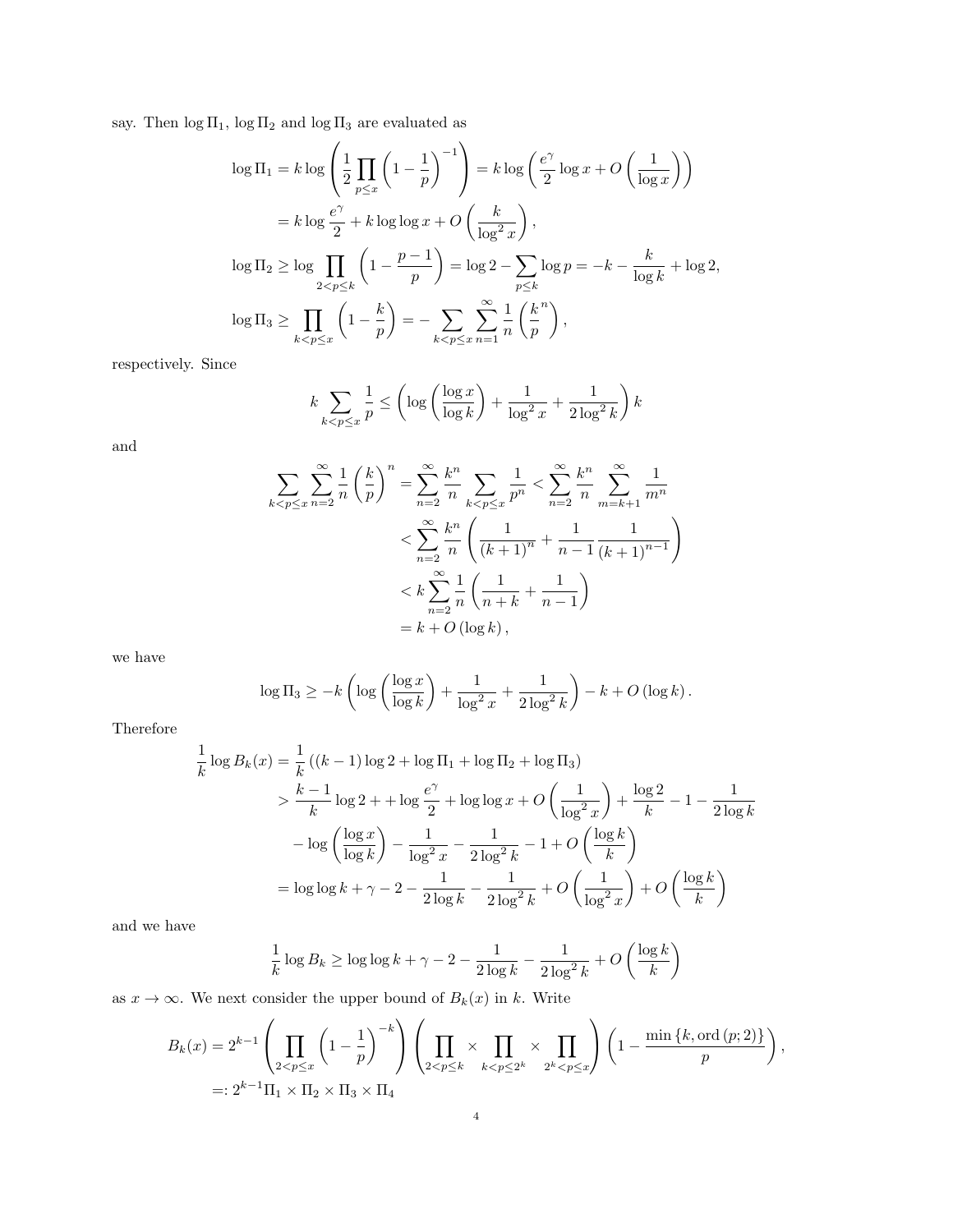say. Then  $\log \Pi_1$ ,  $\log \Pi_2$  and  $\log \Pi_4$  are evaluated as

$$
\log \Pi_1 = k \log \frac{e^{\gamma}}{2} + k \log \log x + O\left(\frac{k}{\log^2 x}\right),
$$
  
\n
$$
\log \Pi_2 \le \log \prod_{2 < p \le k} \left(1 - \frac{1}{p}\right) = O\left(\log \log k\right),
$$
  
\n
$$
\log \Pi_4 \le \log \prod_{2^k < p \le x} \left(1 - \frac{k}{p}\right) = - \sum_{2^k < p \le x} \sum_{n=1}^{\infty} \frac{1}{n} \left(\frac{k}{p}\right)^n < -k \sum_{2^k < p \le x} \frac{1}{p}
$$
  
\n
$$
\le -k \left(\log \left(\frac{\log x}{k \log 2}\right) - \frac{1}{k^2 \log 2} - \frac{1}{2 \log^2 x}\right)
$$
  
\n
$$
= k \log \left(\frac{k \log 2}{\log x}\right) + \frac{k}{2 \log^2 x} + O\left(\frac{1}{k}\right),
$$

since ord  $(p; 2) \geq k$  where  $p > 2^k$ . If  $p > 2^{j-1}$  for some  $j \in \mathbb{N}$ , then ord  $(p; 2) \geq j$ . Thus, putting  $y = \log k / \log 2$ , we obtain

$$
\log \Pi_3 \le \log \prod_{y < j \le k} \prod_{2^{j-1} < p \le 2^j} \left( 1 - \frac{j}{p} \right)
$$
\n
$$
< \log \prod_{y < j \le k} \left( \frac{j-1}{j} \right)^j \exp \left( \frac{1}{2j \log^2 2} + \frac{j}{(j-1)^2 \log^2 2} \right)
$$
\n
$$
= \log \left( \frac{|y|^{[y]}}{([y] - 1)!} \cdot \frac{(k-1)!}{k^k} \right) + \frac{1}{\log^2 2} \sum_{y < j \le k} \left( \frac{1}{2^j} + \frac{j}{(j-1)^2} \right).
$$

Applying  $\log(n^n/n!) = n + O(\log n)$ , we find that the right-hand side of the above is

$$
= \log \frac{k!}{k^k} + O\left(\log k\right) = -k + O\left(\log k\right).
$$

Therefore, we have

$$
\frac{1}{k}\log B_k(x) = \frac{1}{k}((k-1)\log 2 + \log \Pi_1 + \log \Pi_2 + \log \Pi_3 + \log \Pi_4)
$$
\n
$$
\leq \frac{k-1}{k}\log 2 + \log \frac{e^{\gamma}}{2} + \log \log x + O\left(\frac{1}{\log^2 x}\right) + O\left(\frac{\log \log k}{k}\right)
$$
\n
$$
-1 + O\left(\frac{\log k}{k}\right) + \log \left(\frac{k\log 2}{\log x}\right) + \frac{1}{2\log^2 x} + O\left(\frac{1}{k^2}\right)
$$
\n
$$
= \log k + \gamma + \log \log 2 - 1 + O\left(\frac{1}{\log^2 x}\right) + O\left(\frac{\log k}{k}\right).
$$

.

Let  $k(N)$  be the maximum of the length of the Cunningham chain which is generated by  $p \leq N$ , that is,

$$
k(N) = \max \{ l(p) \colon p \le N \}.
$$

Let  $f(k) = \frac{1}{k} \log B_k$ . Then we have

$$
B_{k(N)} \frac{N}{(\log N)^{k(N)}} = \left( N^{\frac{1}{k(N)}} \frac{f(k(N))}{\log N} \right)^{k(N)} =: F(N)^{k(N)}
$$

Suppose that there exists a sequence  $\{N_n\}_{n=1}^{\infty}$  satisfying

$$
(1 - F(N_n)) k(N_n) \gg 1.
$$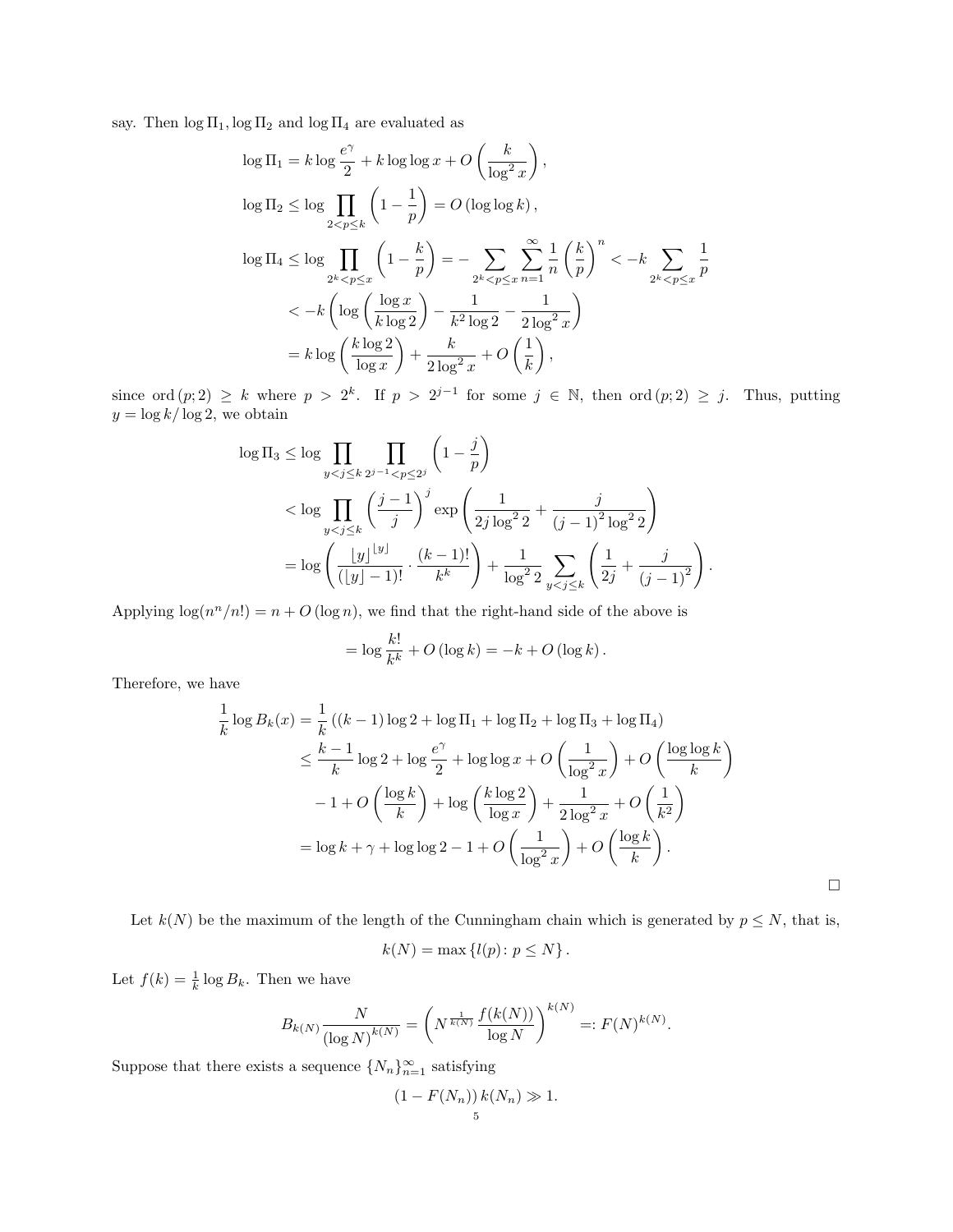Then, there exists a constant  $C > 0$  which satisfies  $F(N_n) \leq 1 - C/k(N_n)$ . Thus

$$
\limsup_{n \to \infty} B_{k(N_n)} \frac{N_n}{(\log N_n)^{k(N_n)}} \le \lim_{n \to \infty} \left( 1 - \frac{C}{k(N_n)} \right)^{k(N_n)}
$$
\n
$$
= \begin{cases}\n e^{-C} & \text{if } \lim_{n \to \infty} k(N_n) = +\infty, \\
\max_{n \in \mathbb{N}} \left( 1 - \frac{C}{k(N_n)} \right)^{k(N_n)} & \text{if } \lim_{n \to \infty} k(N_n) < +\infty \\
< 1.\n\end{cases}
$$

However, unless the order with respect to k of the terms that vanish by approximation of Conjecture[.1.6](#page-2-0) is small, this result contradicts Conjecture[.1.6](#page-2-0) and the maximality of  $k(N)$ . Therefore we may expect that  $\lim_{N\to\infty}(1 - F(N))k(N) = 0$ . In particular, since  $\lim_{N\to\infty} F(N) = 1$ , we have  $F(N) < 2$  for sufficiently large  $N$ . Thus

$$
\frac{\log N}{k(N)} + \log f(k(N)) - \log \log N < \log 2.
$$

From Proposition[.1.7](#page-2-1) and  $l(2) \geq 3$ , we have

$$
\log f(k(N)) > \log \log k(N) - 2 > \log \log 3 - 2.
$$

Therefore, we obtain

$$
k(N) \ge (1 + o(1)) \frac{\log N}{\log \log N}.
$$

From this, we may conjecture the following:

## <span id="page-5-0"></span>Conjecture 1.8.

$$
l(p) = \Omega\left(\frac{\log p}{\log \log p}\right) \quad \text{ on } \mathbb{P}.
$$

In [\[3\]](#page-17-12) it is reported that,  $p_1 := 2759832934171386593519$  is the first term of the longest first Cunningham chain in the data up to 2020. Its length is 17. And  $p_2 = 42008163485623434922152331$  is the first term of the longest second whose length is 19. Thus

$$
l_1(p_1) = 17, \ \frac{\log p_1}{\log \log p_1} \simeq 12.661,
$$
  

$$
l_{-1}(p_2) = 19, \ \frac{\log p_2}{\log \log p_2} \simeq 14.470.
$$

In this way, a better estimation of  $B_k$  implies a better bound of the length of Cunningham chains. However, it is still unknown whether  $\limsup_{p\to\infty} l(p)/p = 0$  or not.

In this paper, by using a generalized Fibonacci sequence, we get  $l(p) \ll \log p$  under a certain condition  $(Theorem .4.13).$  $(Theorem .4.13).$  $(Theorem .4.13).$  It seems that this sufficient condition is plausible by numerical test. The condition can be extended from prime numbers to natural numbers (*Corollary.4.14*). This implies that the problem of upper estimation of  $l(p)$  is reduced to that on natural numbers. One of the benefit of this is that we can use methods of number theory to solve it.

Acknowledgement. I wish to express my gratitude to Professor Kohji Matsumoto and Dr. Shōta Inoue for their advice towards the present research. I am also thankful to Mr. Yusei Ishida for assisting in writing computer programs. And I thank Dr. Kenta Endo, Dr. Kota Saito, Mr. Yuichiro Toma, Mr. Hideki Hunakura and Mr. Tomohiro Fukada for many useful discussions.

2. 
$$
\mathcal{F}_{\alpha}
$$
 NUMBERS

**Definition 2.1.** Let  $\alpha \geq 1$  be a natural number. A sequence  $\mathcal{F}_{\alpha}$ :

$$
F_0 = 0, F_1 = 1, F_{n+1} = \alpha F_n + F_{n-1} \quad (n \in \mathbb{Z})
$$

is called the generalized Fibonacci sequence, and its elements are called  $\mathcal{F}_{\alpha}$  numbers. For example, enumerating  $F_{-5}$  through  $F_5$  we have

$$
\cdots, \alpha^4 + 3\alpha^2 + 1, -\alpha^3 - 2\alpha, \alpha^2 + 1, -\alpha, 1, 0, 1, \alpha, \alpha^2 + 1, \alpha^3 + 2\alpha, \alpha^4 + 3\alpha^2 + 1, \cdots
$$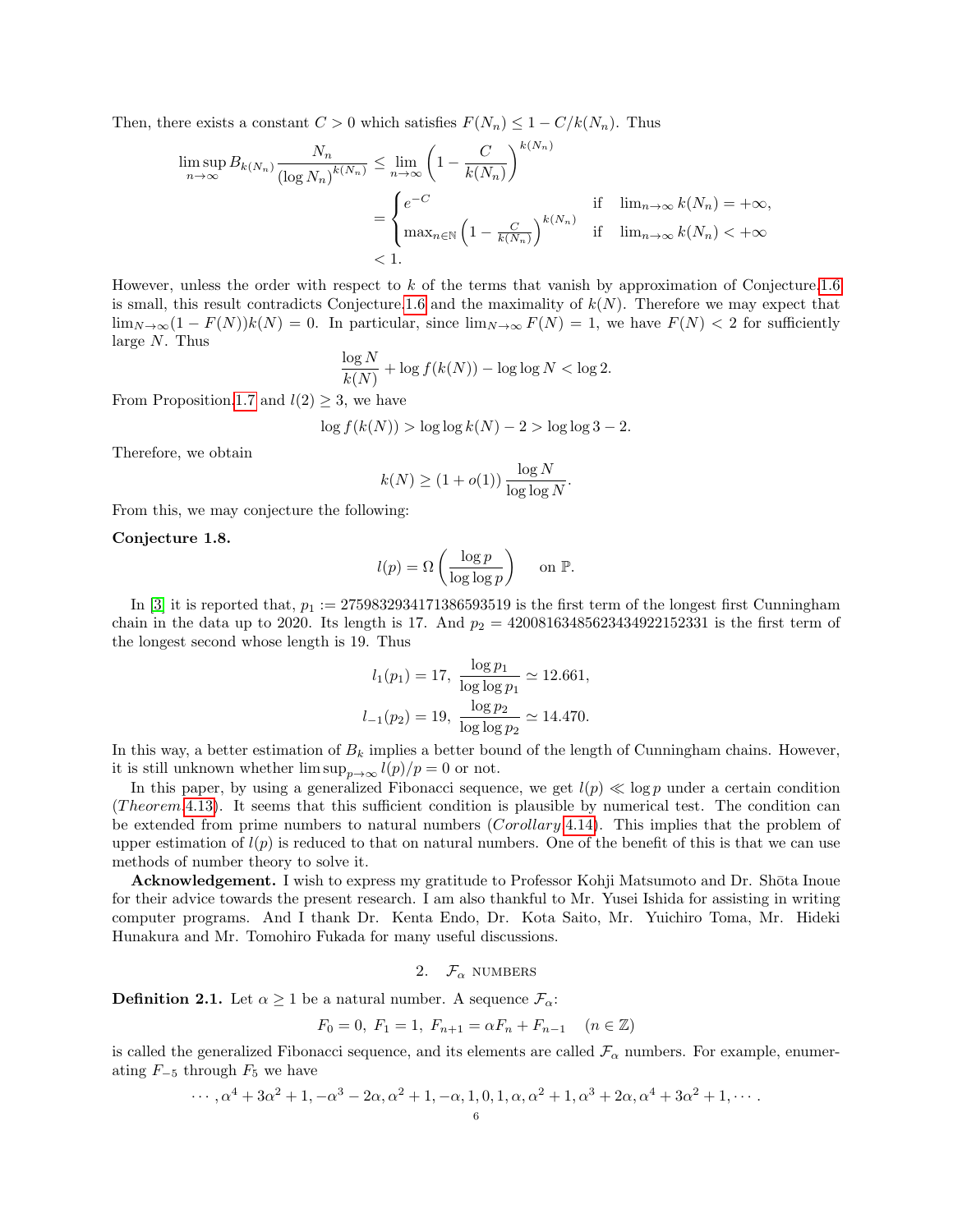The following facts on  $\mathcal{F}_{\alpha}$  numbers are well known. For example, in [\[16\]](#page-17-13), T. Koshy showed the case  $\alpha = 1$ of (a) in Section 5.2 pp.88-90, (b) in Section 5 p.82, (c) in Section 5.6 p.103, (d) in Section 20.1 p.397, (e) in Section 10.1 pp.171-173, and (f) in Section 10.1 pp.173-174. We can similarly show the case  $\alpha > 1$ .

<span id="page-6-0"></span>**Fact 2.2.** Let m, n be integers, and put  $\varphi_{\alpha} = (\alpha + \alpha)^{2}$  $\sqrt{\alpha^2+4}/2$ . We have:

(a) 
$$
F_n = \frac{1}{\sqrt{\alpha^2 + 4}} \left( \varphi_{\alpha}^n - (-\varphi_{\alpha})^{-n} \right),
$$
  
\n(b)  $\sum_{i=1}^n F_i = \left( 1 + \frac{1}{\alpha} \right) F_n + \frac{F_{n-1} - 1}{\alpha} < \left( 1 + \frac{2}{\alpha} \right) F_n \quad (n \ge 1),$   
\n(c)  $F_{-n} = (-1)^{n+1} F_n,$   
\n(d)  $F_{m+n} = F_{m+1} F_n + F_m F_{n-1},$   
\n(e)  $m \mid n \iff F_m \mid F_n,$   
\n(f)  $(F_m, F_n) = F_{(m,n)}.$ 

If  $\alpha = 1$ , then m should not be 2. Indeed,  $F_2 = 1, F_3 = 2$  thus  $F_2 \mid F_3$ , but  $2 \nmid 3$ . We next define the divisor function on  $\mathcal{F}_{\alpha}$ .

**Definition 2.3.** In this article, a natural number d is called a  $\mathcal{F}_{\alpha}$  divisor of n if  $d \in \mathcal{F}_{\alpha}$  and  $d | n$ . A map  $\mathcal{F}_{\alpha} \sigma : \mathbb{N} \to \mathbb{C}$  is defined by

$$
\mathcal{F}_{\alpha} \sigma\left(n\right) := \sum_{\substack{d \mid n \\ 0 < d \in \mathcal{F}_{\alpha}}} d
$$

for  $n \in \mathbb{N}$ , and called the  $\mathcal{F}_{\alpha}$  divisor function. Let  $_{\mathcal{F}_{\alpha}} \sigma^1 = _{\mathcal{F}_{\alpha}} \sigma$ , and  $_{\mathcal{F}_{\alpha}} \sigma^k = _{\mathcal{F}_{\alpha}} \sigma \circ _{\mathcal{F}_{\alpha}} \sigma^{k-1}$  for  $k > 1$ .

In Section.3, we will investigate the relationship between the iteration of  $_{\mathcal{F}_{\alpha}}\sigma$  and Cunningham chains.

Example 2.4. Suppose  $\alpha = 3$ . Since

$$
\mathcal{F}_{\alpha}: \cdots, 0, 1, 3, 10, 33, 109, 360, \cdots,
$$

we get

$$
\mathcal{F}_{\alpha}\sigma(2) = 1
$$
,  $\mathcal{F}_{\alpha}\sigma(3) = 4$ ,  $\mathcal{F}_{\alpha}\sigma(4) = 1$ ,  
 $\mathcal{F}_{\alpha}\sigma^{3}(109) = \mathcal{F}_{\alpha}\sigma^{2}(110) = \mathcal{F}_{\alpha}\sigma(11) = 1$ .

We consider the Dirichlet series associated with  $\mathcal{F}_{\alpha} \sigma$ . Put  $\zeta_{\alpha}(s) = \sum_{0 \leq n \in \mathcal{F}_{\alpha}} n^{-s}$  for  $\alpha \geq 1$ . Then  $\zeta_{\alpha}(s)$ converges for all s with  $\Re(s) > 0$ . Suppose  $f(n)$  is n if  $n \in \mathcal{F}_{\alpha}$ , and is 0 otherwise. Then

<span id="page-6-2"></span>
$$
(2) \qquad \zeta(s)\zeta_{\alpha}(s-1) = \left(\sum_{m=1}^{\infty} \frac{1}{m^s}\right)\left(\sum_{0 < n \in \mathcal{F}_{\alpha}} \frac{1}{n^{s-1}}\right) = \sum_{m,n=1}^{\infty} \frac{f(n)}{(mn)^s} = \sum_{n=1}^{\infty} \frac{1}{n^s} \sum_{\substack{d|n\\0 < d}} f(d) = \sum_{n=1}^{\infty} \frac{\mathcal{F}_{\alpha} \sigma(n)}{n^s}
$$

for  $\Re(s) > 1$ . As we can see from this expression, the research of  $\mathcal{F}_{\alpha}$  or will be useful for the study of  $\zeta_{\alpha}$ . In particular,  $\zeta_1$  is called the Fibonacci zeta function by Egami<sup>[\[9\]](#page-17-14)</sup> and Navas<sup>[\[19\]](#page-17-15)</sup>, and it is a meromorphic function on  $\mathbb{C}$ . It is the famous unsolved problem whether  $\zeta_1(1)$  is transcendental or not.

Hereafter, we suppose that  $\alpha \geq 3$  unless explicitly stated otherwise. Let  $\text{ind}_{\alpha}(n)$  be the index of the maximal  $\mathcal{F}_{\alpha}$  number  $\leq n$  for  $n \in \mathbb{N}$ , that is, if we take k satisfying  $F_k \leq n < F_{k+1}$ , then  $\text{ind}_{\alpha}(n) = k$ . Since the sequences  $\mathcal{F}_{\alpha}$  are increasing for arbitrary  $\alpha \geq 3$ , ind<sub> $\alpha$ </sub> (n) is determined uniquely for all n. In addition,  $ind_{\alpha}(n)$  is not decreasing for n.

<span id="page-6-1"></span>**Lemma 2.5.** Let  $k' := \text{ind}_{\alpha} (\mathcal{F}_{\alpha} \sigma(n))$ . Then  $k' \leq \text{ind}_{\alpha}(n)$  for all n, and if  $\mathcal{F}_{\alpha} \sigma(n) \neq 1$ , then

$$
F_{k'} < \mathcal{F}_{\alpha} \sigma\left(n\right) < \left(1 + \frac{2}{\alpha}\right) F_{k'}.
$$

In particular,  $F_{k'} \nmid \mathcal{F}_{\alpha} \sigma(n)$ .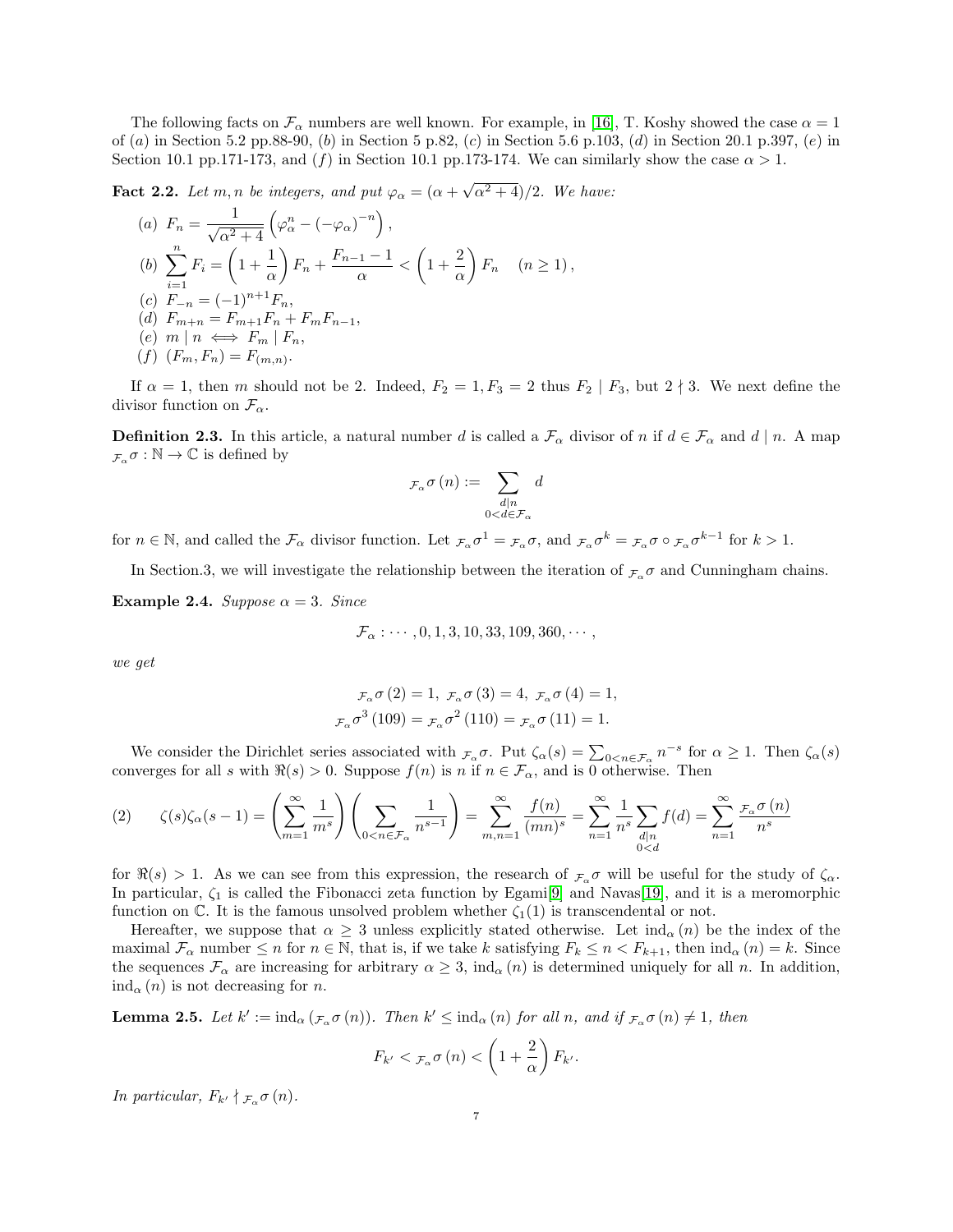Proof.  $k' = 1 \leq \text{ind}_{\alpha}(n)$  if  $\mathcal{F}_{\alpha} \sigma(n) = 1$ . Suppose that  $\mathcal{F}_{\alpha} \sigma(n) > 1$ . Let  $i_0$  be the maximal i with  $F_i \mid n$ . Then  $i_0 > 1$  and n has at least two  $\mathcal{F}_{\alpha}$  divisors  $F_{i_0}$  and  $F_1$ . Thus we estimate that

$$
F_{i_0} < F_{i_0} + F_1 \leq \tau_\alpha \sigma(n) \leq \sum_{i=1}^{i_0} F_i < \left(1 + \frac{2}{\alpha}\right) F_{i_0} < 2F_{i_0} < F_{i_0 + 1}
$$

from Fact[.2.2](#page-6-0) (b). This implies that  $k' = i_0 = \text{ind}_{\alpha}(F_{i_0}) \leq \text{ind}_{\alpha}(n)$ .

Let  $_{\mathcal{F}_{\alpha}} \sigma(\mathbb{N})$  be the set of all  $_{\mathcal{F}_{\alpha}} \sigma(n)$  for  $n \in \mathbb{N}$ .

<span id="page-7-0"></span>**Theorem 2.6.** For every natural number n, there exists a non-negative integer  $k \leq \log n / \log \varphi_{\alpha} + 2$  such that  $\mathcal{F}_{\alpha} \sigma^k(n) = 1$ .

In Section.4, we will improve this bound to  $k \ll \log \log n$ .

*Proof.* Let a be an element of  $\mathcal{F}_{\alpha} \sigma(\mathbb{N})$ , and let  $k = \text{ind}_{\alpha}(a)$ . If  $k = 1$ , then  $\mathcal{F}_{\alpha} \sigma^{0}(a) = a = 1$ . In addition, since

$$
F_2 + F_1 = \alpha + 1 \not\equiv 0 \pmod{\alpha},
$$

we get  $\mathcal{F}_{\alpha} \sigma(a) = 1$  if  $k = 2$ . Suppose that  $k \geq 3$ . Since  $F_k \nmid a$  from Lemma. 2.5, we have

$$
_{\mathcal{F}_{\alpha}}\sigma\left(a\right) \leq \sum_{i=1}^{k-1} F_{i} < \left(1 + \frac{2}{\alpha}\right) F_{k-1} < F_{k}.
$$

Thus  $\text{ind}_{\alpha}(\mathcal{F}_{\alpha} \sigma(a)) \leq k-1$ . By iterating this argument, we have  $\text{ind}_{\alpha}(\mathcal{F}_{\alpha} \sigma^{k-2}(a)) \leq 2$ . Therefore  $\mathcal{F}_{\alpha} \sigma^{k-1}(a) = 1$ . This also holds for  $k = 1, 2$ . Let  $k' = \text{ind}_{\alpha} (\mathcal{F}_{\alpha} \sigma(n))$  for arbitrary n. We have

$$
F_{\alpha} \sigma^{k'}\left(n\right) = F_{\alpha} \sigma^{k'-1}\left(f_{\alpha} \sigma\left(n\right)\right) = 1.
$$

Since  $k' \leq \text{ind}_{\alpha}(n)$  from Lemma[.2.5,](#page-6-1) this leads to  $_{\mathcal{F}_{\alpha}} \sigma^{\text{ind}_{\alpha}(n)}(n) = 1$ . On the other hand, since

$$
\varphi_{\alpha}^{\mathrm{ind}_{\alpha}(n)} = F_{\mathrm{ind}_{\alpha}(n)} \sqrt{\alpha^2 + 4} + (-\varphi_{\alpha})^{-\mathrm{ind}_{\alpha}(n)}
$$

from Fact[.2.2](#page-6-0) (a) and  $F_{ind_{\alpha}(n)} \leq n$ , we obtain that

$$
\mathrm{ind}_{\alpha}(n) \leq \frac{1}{\log \varphi_{\alpha}} \left( \log n + \log \left( \sqrt{\alpha^2 + 4} + \frac{(-\varphi_{\alpha})^{-\mathrm{ind}_{\alpha}(n)}}{n} \right) \right).
$$

Now, *n* is a natural number and  $\varphi_{\alpha} = (\alpha + \alpha)^{2}$  $\sqrt{\alpha^2+4}$ /2 is bigger than  $\alpha \geq 3$ . Thus

$$
\frac{1}{\log \varphi_{\alpha}} \log \left( \sqrt{\alpha^2 + 4} + \frac{(-\varphi_{\alpha})^{-\text{ind}_{\alpha}(n)}}{n} \right) < \frac{1}{\log \alpha} \log \left( \sqrt{\alpha^2 + 4} + \frac{1}{\alpha} \right)
$$

$$
= \frac{1}{\log \alpha} \log \left( \sqrt{1 + \frac{4}{\alpha^2}} + \frac{1}{\alpha^2} \right) + 1
$$

$$
< \frac{1}{\log \alpha} \log \left( 1 + \frac{5}{\alpha^2} \right) + 1 < 2.
$$

This implies  $\text{ind}_{\alpha}(n) < \log n / \log \varphi_{\alpha} + 2$ .

Here, we define

$$
\operatorname{ord}_{\alpha}(n) = \min \left\{ k \in \mathbb{Z}_{\geq 0} \colon \mathcal{F}_{\alpha} \sigma^{k}(n) = 1 \right\}.
$$

In Section.4, we will find that a better estimation of  $\text{ord}_{\alpha}(n)$  for n implies a better bound of the length of Cunningham chains.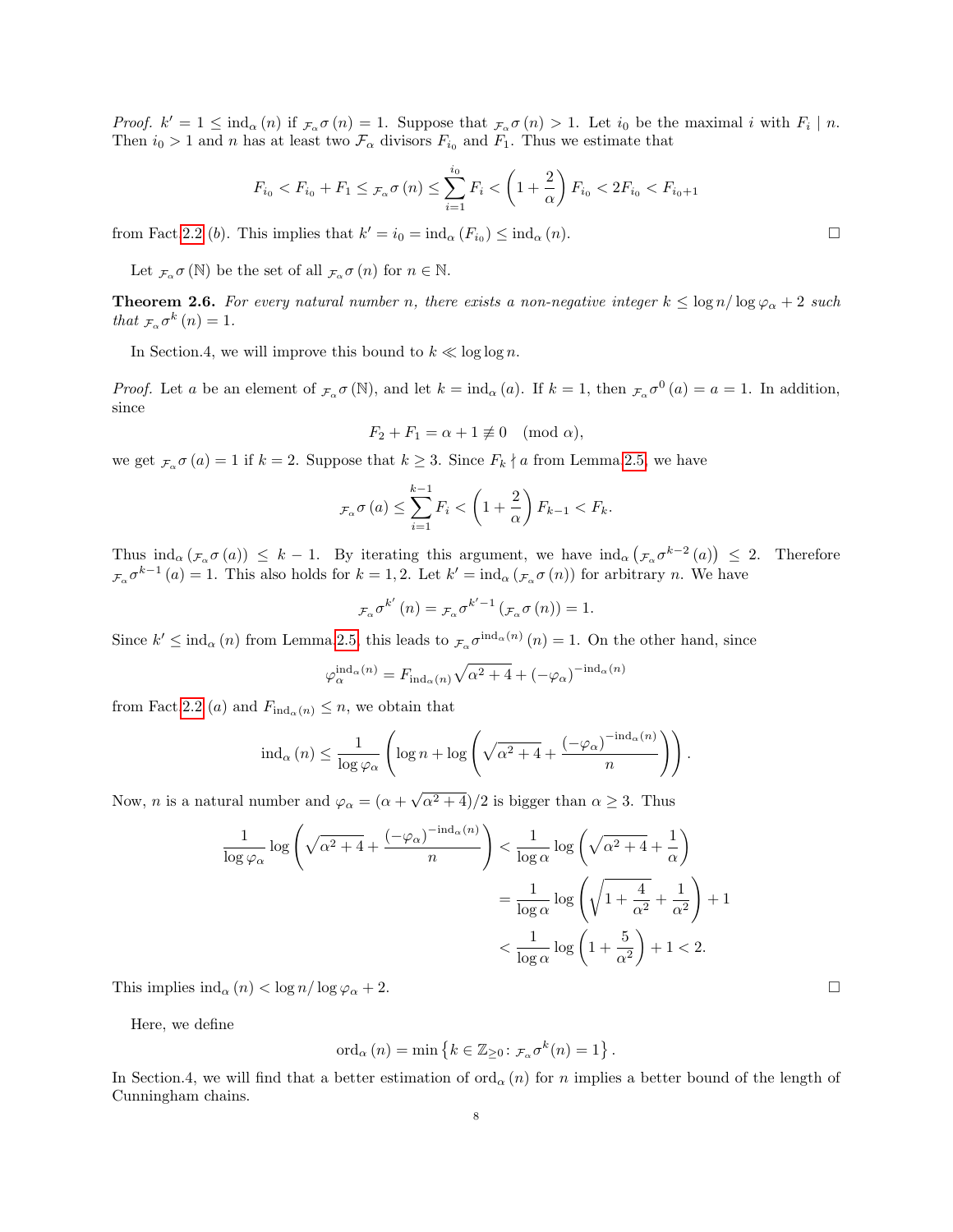# 3. THE RELATION BETWEEN  $\mathcal{F}_{\alpha}$  numbers and the Cunningham chains

In this section, let  $m, n$  be natural numbers. From Fact. 2.2 (c) and (d),

$$
F_{m+n} + F_{m-n} = F_{m+1}F_n + F_mF_{n-1} + F_mF_{-n+1} + F_{m-1}F_{-n}
$$
  
=  $(1 + (-1)^n) F_mF_{n-1} + (F_{m+1} + (-1)^{n-1}F_{m-1}) F_n$   
=  $\begin{cases} F_n (F_{m+1} + F_{m-1}) & (n \text{ is odd}), \\ 2F_mF_{n-1} + (F_{m+1} - F_{m-1}) F_n & (n \text{ is even}). \end{cases}$ 

Since  $2F_{m+1}F_n = F_{m+1}F_n + \alpha F_mF_n + F_{m-1}F_n$ , we have

<span id="page-8-0"></span>(3) 
$$
F_{m+n} + F_{m-n} = \begin{cases} F_n (F_{m+1} + F_{m-1}) & (n \text{ is odd}), \\ F_m (F_{n-1} + F_{n+1}) & (n \text{ is even}). \end{cases}
$$

Note that  $F_{m+1} + F_{m-1} = F_{2m}/F_m$  from Fact. 2.2 (*d*).

<span id="page-8-1"></span>**Lemma 3.1.** The  $\mathcal{F}_{\alpha}$  divisors of  $F_{m+1} + F_{m-1}$  are at most 1 and  $\alpha$ . Moreover,  $\alpha \mid F_{m+1} + F_{m-1}$  if and only if  $m \equiv 1 \pmod{2}$ , that is,

$$
F_{\alpha}\sigma(F_{m+1} + F_{m-1}) = \begin{cases} 1 & (m \text{ is even}), \\ \alpha + 1 & (m \text{ is odd}). \end{cases}
$$

*Proof.* If  $\alpha \mid 2F_m$ , then

$$
3 \leq \alpha = (\alpha, 2F_m) \leq 2(\alpha, F_m) = 2F_{(2,m)},
$$

and hence  $2 | n$ . Conversely,  $\alpha | F_m$  if m is even from Fact. 2.2 (e). Therefore

$$
\alpha \mid 2F_m \iff m \equiv 0 \pmod{2}.
$$

Also since  $F_{m+1} + F_{m-1} = \alpha F_m + 2F_{m-1}$ , we find that

$$
\alpha \mid F_{m+1} + F_{m-1} \iff \alpha \mid 2F_{m-1} \iff m \equiv 1 \pmod{2}.
$$

Here, take a natural number d that satisfies  $F_d | F_{m+1} + F_{m-1} (= F_{2m}/F_m)$ . Since  $F_d | F_{2m}$ , there exists a natural number q such that  $2m = qd$ . Suppose that d is odd. Then q is even and  $F_d | 2F_{\frac{q}{2}d-1}$  since  $F_d | F_{\frac{q}{2}d}$ from Fact. 2.2  $(e)$ . In addition,

$$
(F_d, F_{\frac{q}{2}d-1}) = F_{(d, \frac{q}{2}d-1)} = F_1 = 1.
$$

Thus, we get  $F_d \mid 2$ . This and  $\alpha \geq 3$  imply  $d = 1$ . Let us next suppose that d is even. Then  $F_{\frac{d}{a}} \mid F_d$  from Fact. 2.2 (e), and this implies  $F_{\frac{d}{2}}$  |  $2F_{q\frac{d}{2}-1}$ . Similarly, since  $(F_{\frac{d}{2}}, F_{q\frac{d}{2}-1}) = 1$ , we have  $F_{\frac{d}{2}}$  | 2, and hence  $d = 2$ . From these results, we conclude that there is no  $d \geq 3$  which satisfies  $F_d | F_{m+1} + \tilde{F}_{m-1}$ .

<span id="page-8-2"></span>**Theorem 3.2.** Let p be a prime number. If  $p \neq m < 2p$ , then

$$
\mathcal{F}_{\alpha} \sigma (F_{m+p} + F_{m-p}) = \begin{cases} \begin{cases} 1 & (m = 1) \\ F_3 + 1 & (m = 3) \end{cases} & (p = 2), \\ F_p + \begin{cases} 1 & (m \text{ is even}) \\ \alpha + 1 & (m \text{ is odd}) \end{cases} & (p \neq 2). \end{cases}
$$

*Proof.* Note that  $F_{m+p} + F_{m-p} = F_p \cdot F_{2m}/F_m$  from [\(3\)](#page-8-0). If  $p = 2$ ,

$$
F_{m+p} + F_{m-p} = \begin{cases} \alpha^2 + 2 & (m = 1), \\ (\alpha^2 + 2) F_3 & (m = 3). \end{cases}
$$

Suppose that  $p > 2$ . We have

$$
\left(F_p, \frac{F_{2m}}{F_m}\right) \le (F_p, F_{2m}) = F_{(p, 2m)} = F_1 = 1
$$

that is  $(F_p, F_{2m}/F_m) = 1$ . Here, let  $D_\alpha(n)$  be the set of all  $\mathcal{F}_\alpha$  divisors of n. We find that

$$
D_{\alpha}(F_p) \cap D_{\alpha}\left(\frac{F_{2m}}{F_m}\right) = \{1\}.
$$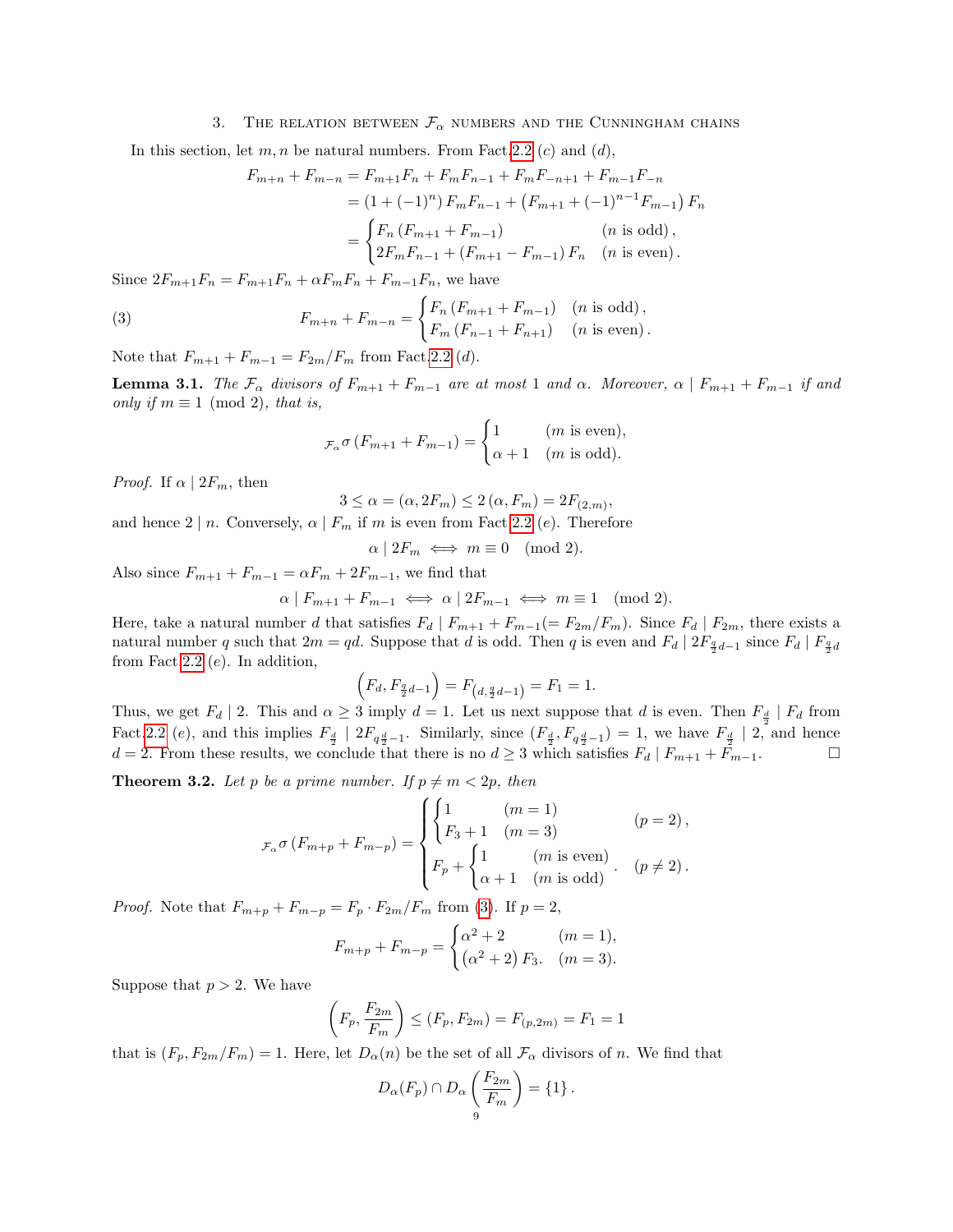And in general,

$$
D_{\alpha}\left(F_p \frac{F_{2m}}{F_m}\right) \supset D_{\alpha}(F_p) \cup D_{\alpha}\left(\frac{F_{2m}}{F_m}\right).
$$

We will show the inclusion relation of the reverse direction. Take an arbitrary  $F_s$  in  $D_\alpha (F_p \cdot F_{2m}/F_m)$ . Then there exists a and b satisfying  $a | F_p, b | F_{2m}/F_m$  and  $ab = F_s$ . Since  $(b, F_p) = 1$ ,

$$
a = (a, F_p) = (a, F_p) (b, F_p) = (ab, aF_p, bF_p, F_p^2) = (ab, (a, b, F_p) F_p) = (ab, F_p) = F_{(s,p)} = 1 \text{ or } F_p.
$$

In the case  $a = 1$ ,  $F_s = b \in D_\alpha(F_{2m}/F_m)$  holds. Thus we have  $ab \in \mathcal{F}_s$   $\sigma(F_{2m}/F_m)$ . Suppose that  $a = F_p$ . Then  $k := s/p$  is a natural number from Fact. 2.2 (e), and  $F_{kp}/F_p \mid F_{2m}/F_m$  holds. If  $m < p$ , then we have  $k = 1$  since  $F_{kp}/F_p > F_{2m}/F_m$  for  $k \ge 2$ . We consider the case  $p < m < 2p$ . Note that

$$
\frac{F_{2n}}{F_n} = F_{n+1} + F_{n-1} \le F_{n+2} + F_n = \frac{F_{2(n+1)}}{F_{n+1}}
$$

for all  $n \in \mathbb{N}$ . Thus we obtain that

$$
\frac{F_{2m}}{F_m} \le \frac{F_{2(m+1)}}{F_{m+1}} \le \dots \le \frac{F_{2(2p-1)}}{F_{2p-1}} = F_{2p} + F_{2p-2}
$$
\n
$$
< F_{2p} + F_{2p-2} + F_{p-1} \frac{F_{2p}}{F_p} + F_{2p-3}
$$
\n
$$
= \frac{(F_p + F_{p-1}) F_{2p} + F_p (F_{2p-2} + F_{2p-3})}{F_p}
$$
\n
$$
< \frac{F_{p+1} F_{2p} + F_p F_{2p-1}}{F_p}
$$
\n
$$
= \frac{F_{3p}}{F_p}.
$$

This implies that  $k \leq 2$ . We suppose  $k = 2$  and let  $r = m - p$ . Then  $1 \leq r < p$  and

$$
\frac{F_{2m}}{F_m} = F_{m+1} + F_{m-1} = F_{p+r+1} + F_{p+r-1} = F_{p+1}F_{r+1} + 2F_pF_r + F_{p-1}F_{r-1}
$$
  
=  $(F_{p+1} + F_{p-1}) F_{r+1} + 2F_pF_r + F_{p-1}F_{r-1} - F_{p-1}F_{r+1}$   
=  $\frac{F_{2p}}{F_p}F_{r+1} + F_pF_r + (\alpha F_{p-1} + F_{p-2}) F_r + F_{p-1}F_{r-1} - (\alpha F_{p-1}F_r + F_{p-1}F_{r-1})$   
=  $\frac{F_{2p}}{F_p}F_{r+1} + \frac{F_{2(p-1)}}{F_{p-1}}F_r.$ 

Since  $F_{2p}/F_p \mid F_{2m}/F_m$ , we have  $F_{2p}/F_p \mid F_{2(p-1)}/F_{p-1} \cdot F_r$ . Thus

$$
\frac{F_{2p}}{F_p} = \left(\frac{F_{2p}}{F_p}, \frac{F_{2(p-1)}}{F_{p-1}} F_r\right) \le \left(\frac{F_{2p}}{F_p}, \frac{F_{2(p-1)}}{F_{p-1}}\right) \left(\frac{F_{2p}}{F_p}, F_r\right)
$$
  

$$
\le \left(F_{2p}, F_{2(p-1)}\right) \left(F_{2p}, F_r\right) = F_{2(p,p-1)} F_{(2p,r)} \le F_2^2 = \alpha^2.
$$

This implies  $F_{2p} \leq \alpha^2 F_p$  whose right-hand side does not exceed  $F_{p+2}$ , and hence  $p \leq 2$ . However, this contradicts  $p > 3$ , and we get  $k = 1$ . In other words,  $b = 1$  in the case  $a = F_p$ , and then  $ab \in D_\alpha(F_p)$ . From these result, we have

$$
D_{\alpha}(F_p) \cap D_{\alpha}\left(\frac{F_{2m}}{F_m}\right) = \{1\} \text{ and } D_{\alpha}\left(F_p \frac{F_{2m}}{F_m}\right) = D_{\alpha}(F_p) \cup D_{\alpha}\left(\frac{F_{2m}}{F_m}\right),
$$

 $\lambda$ 

and hence

$$
_{\mathcal{F}_{\alpha}}\sigma\left(F_{m+p}+F_{m-p}\right)=\sum_{d\in D_{\alpha}\left(F_{p}\frac{F_{2m}}{F_{m}}\right)}d=\left(\sum_{d\in D_{\alpha}\left(F_{p}\right)}+\sum_{d\in D_{\alpha}\left(\frac{F_{2m}}{F_{m}}\right)}\right)d-1={}_{\mathcal{F}_{\alpha}}\sigma\left(F_{p}\right)+{}_{\mathcal{F}_{\alpha}}\sigma\left(\frac{F_{2m}}{F_{m}}\right)-1.
$$

Apply Lemma[.3.1](#page-8-1) to complete the proof.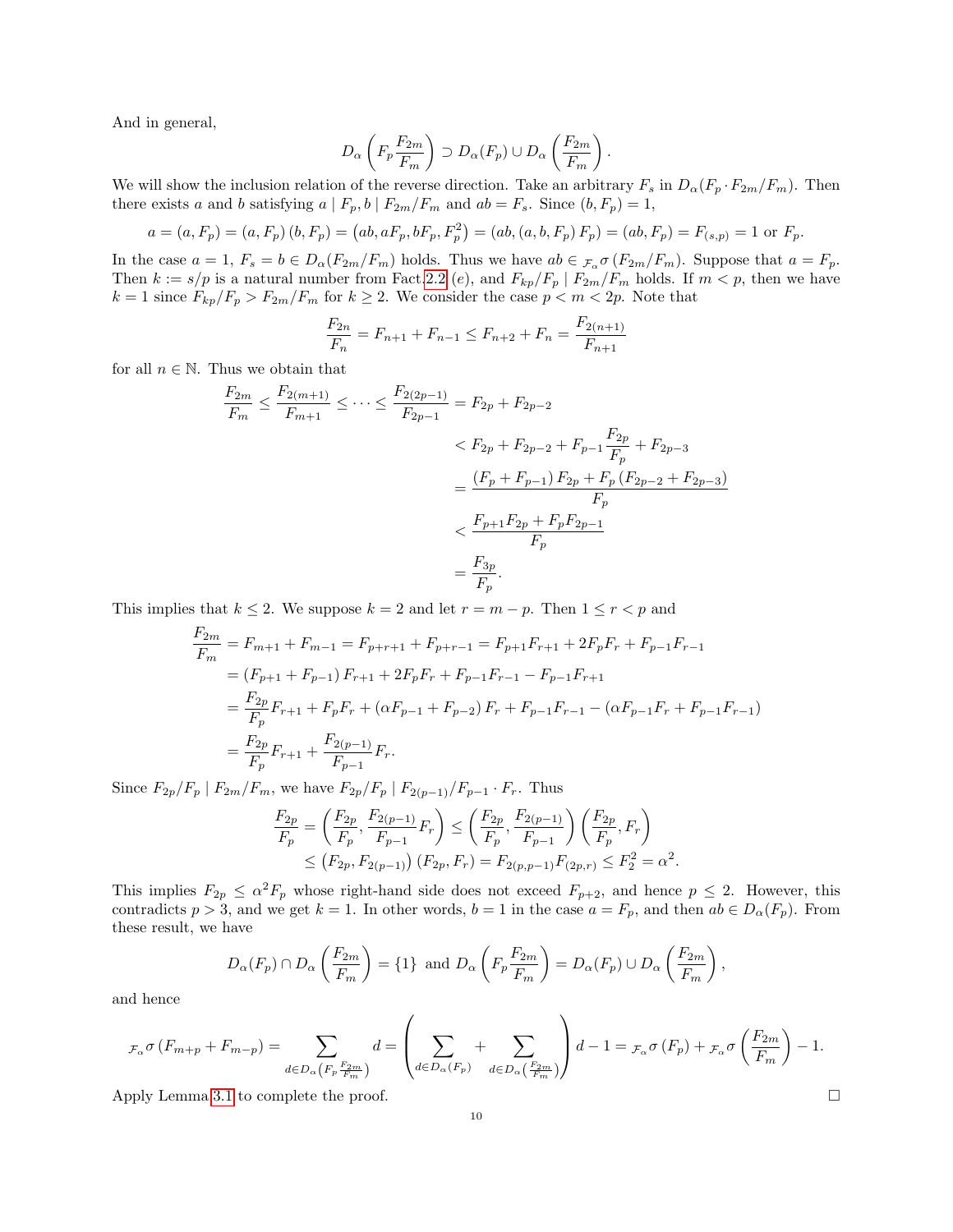From this theorem, we find the following corollary. That is a relationship between the iteration of  $\mathcal{F}_{\alpha} \sigma$ and Cunningham chains.

<span id="page-10-7"></span>Corollary 3.3. For every odd prime p,

$$
F_{\alpha}\sigma(F_{2p\pm 1}+1) = F_p + 1.
$$

In particular, if  $2p \pm 1$  is also prime, then

<span id="page-10-0"></span>(4) 
$$
\tau_{\alpha} \sigma^2 \left( F_{2p \pm 1} \right) = \tau_{\alpha} \sigma \left( F_p \right).
$$

Further, by iterating this argument, we obtain

$$
l_{\pm 1}(p) - 1 = \text{ord}_{\alpha} \left( F_{(p \pm 1)2^{l_{\pm 1}(p)-1} \mp 1} \right) - \text{ord}_{\alpha} \left( F_p \right).
$$

*Proof.* It follows  $m = p \pm 1$  in Theorem[.3.2.](#page-8-2) Further

$$
\text{ord}_{\alpha}\left(F_{(p\pm 1)2^{l_{\pm 1}(p)}-1_{\mp 1}}\right) = 1 + \text{ord}_{\alpha}\left(F_{(p\pm 1)2^{l_{\pm 1}(p)}-2_{\mp 1}}\right) = \dots = l_{\pm 1}(p) - 1 + \text{ord}_{\alpha}\left(F_p\right).
$$

In Section.4, we will show the converse of [\(4\)](#page-10-0).

# 4. THE UPPER BOUND OF  $\text{ord}_{\alpha}(n)$

In this section, our aim is to prove Theorem[.4.6](#page-12-0) and Theorem[.4.13.](#page-16-0) Those are important results that suggest the relationship between  $\mathcal{F}_{\alpha} \sigma$  and Cunningham chains. In the process of the proof, we will use the following theorem which is called the generalized Zeckendorf's theorem by Hoggatt [\[14\]](#page-17-16) and Keller [\[15\]](#page-17-17).

**Definition 4.1** (Zeckendorf-Hoggatt-Keller). Every natural number  $n$  has the unique representation:

$$
n = \sum_{i=1}^{r} a_i F_{c_i}
$$

where r is a natural number and sequences  $\{a_i\}_{i=1}^r$ ,  $\{c_i\}_{i=1}^r \subset \mathbb{N}$  satisfy the following conditions.

- (i)  $0 < a_i \leq \alpha$   $(i = 1, ..., r), a_1 < \alpha$ ,
- (ii)  $1 \le c_1 < \cdots < c_r$ ,

(iii)  $c_{i+1} = c_i + 1 \Longrightarrow a_{i+1} < \alpha \ (i = 1, \ldots, r-1).$ 

Such a sum is called the Zeckendorf representation of  $n$ .

**Remark 4.2.** By definition,  $\sum_{0 \le d \in \mathcal{F}_{\alpha}} d$  is the Zeckendorf representation of  $_{\mathcal{F}_{\alpha}} \sigma(n)$ .

<span id="page-10-6"></span>**Lemma 4.3.** For every  $k > i \geq 0$ ,

<span id="page-10-1"></span>(5) 
$$
F_{k+i} \equiv (-1)^{i+1} F_{k-i} \pmod{F_k},
$$

<span id="page-10-2"></span>(6) 
$$
F_{2k+i} \equiv (-1)^k F_i \pmod{F_k},
$$

<span id="page-10-3"></span>(7) 
$$
F_{3k+i} \equiv (-1)^{k+i+1} F_{k-i} \pmod{F_k},
$$

<span id="page-10-4"></span>
$$
(8) \tF_{4k+i} \equiv F_i \pmod{F_k}.
$$

More generally, for every two non-negative integers a, b with  $a \equiv b \pmod{4}$ ,

<span id="page-10-5"></span>(9) 
$$
F_{ak+i} \equiv F_{bk+i} \pmod{F_k}.
$$

*Proof.* Fix a natural number k. First, we prove  $(5)$ . From Fact. 2.2  $(d)$ ,

$$
F_{k+i} = F_k F_{i+1} + F_{k-1} F_i \equiv F_{k-1} F_i \pmod{F_k}.
$$

Thus [\(5\)](#page-10-1) holds for  $i = 0, 1$ . Suppose that (5) holds for all natural numbers less than  $i \geq 2$ . The right hand side is

$$
(-1)^{i+1} F_{k-i} = (-1)^{i+1} (F_{k-i+2} - \alpha F_{k-i+1}) = (-1)^{i-1} F_{k-i+2} + \alpha (-1)^{i} F_{k-i+1}.
$$

Using the assumptions of induction, we have

$$
(-1)^{i-1} F_{k-i+2} + \alpha (-1)^i F_{k-i+1} \equiv F_{k+i-2} + \alpha F_{k+i-1} = F_{k+i} \pmod{F_k}.
$$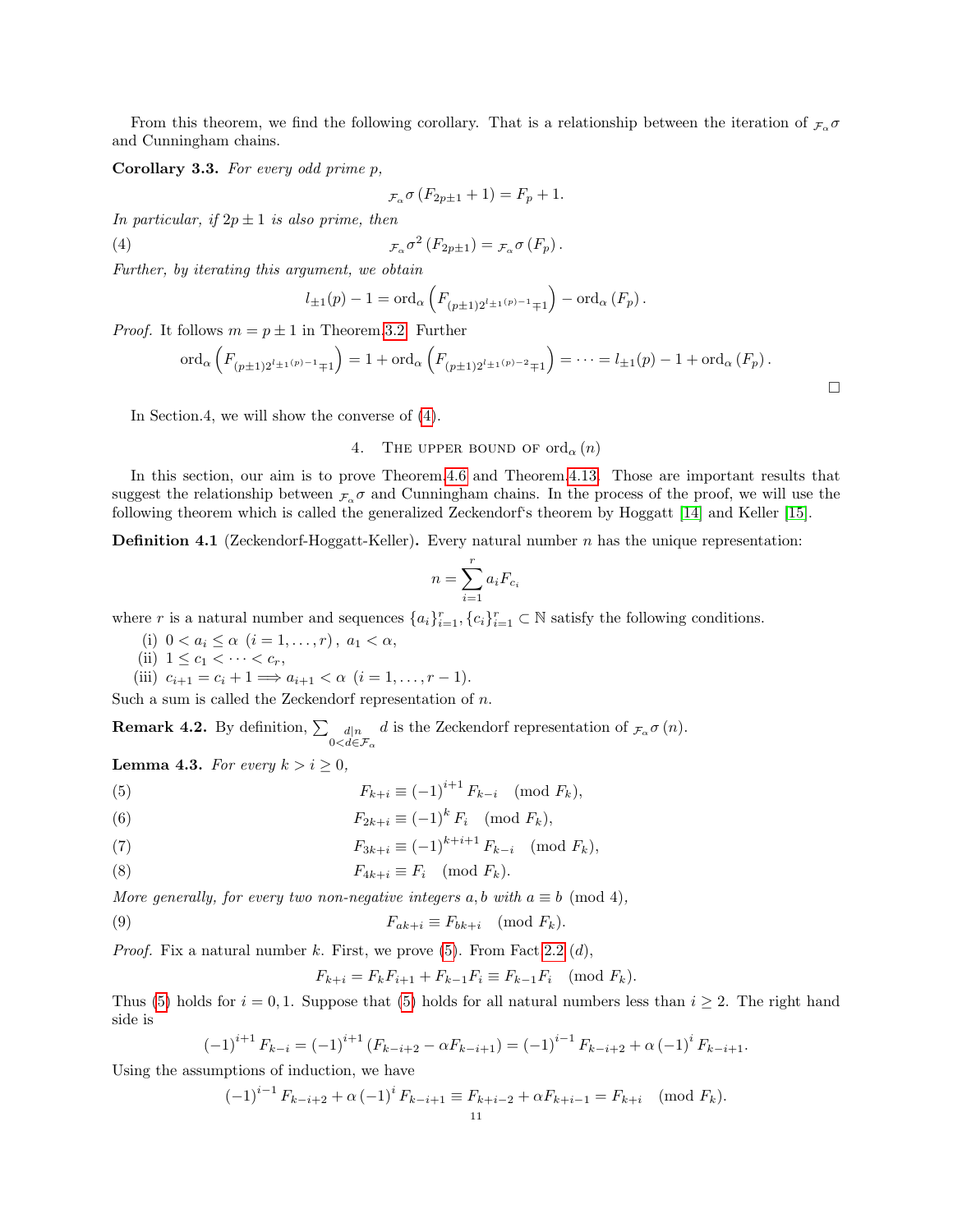The proof of [\(6\)](#page-10-2) runs as

$$
F_{2k+i} = F_{2k}F_{i+1} + F_{2k-1}F_i \equiv F_{2k-1}F_i \equiv (-1)^k F_i \pmod{F_k}
$$

from the case of  $i = k - 1$  of [\(5\)](#page-10-1). Similarly, [\(7\)](#page-10-3) and [\(8\)](#page-10-4) is obtained from

$$
F_{3k+i} = F_{3k}F_{i+1} + F_{3k-1}F_i \equiv F_{2k+(k-1)}F_i \equiv (-1)^k F_{k-1}F_i
$$
  
\n
$$
\equiv (-1)^k (F_kF_{i+1} + F_{k-1}F_i) = (-1)^k F_{k+i} \equiv (-1)^{k+i+1} F_{k-i} \pmod{F_k},
$$
  
\n
$$
F_{4k+i} \equiv F_{4k-1}F_i \equiv (-1)^{k+(k-1)+1} F_1F_i = F_i \pmod{F_k}.
$$

Next, we observe that [\(9\)](#page-10-5) holds for every non-negative a, b with  $a \equiv b \pmod{4}$  if and only if for every non-negative a,

<span id="page-11-0"></span>
$$
F_{ak+i} \equiv F_{\delta k+i} \pmod{F_k}
$$

holds where  $a \equiv \delta \pmod{4}$  with  $\delta \in \{0, 1, 2, 3\}$ . We prove [\(10\)](#page-11-0) by using induction with respect to a. The case  $a = 0, 1, 2$ , and 3 are trivial since  $a = \delta$ . And [\(8\)](#page-10-4) is nothing but the case of  $a = 4$ . Suppose that [\(10\)](#page-11-0) holds also all natural numbers less than  $a \geq 5$ , and we take  $\delta' \in \{1, 2, 3, 4\}$  satisfying  $\delta' \equiv a \pmod{4}$ . Then

$$
F_{ak+i} = F_{ak}F_{i+1} + F_{ak-1}F_i \equiv F_{ak-1}F_i = F_{(a-1)k + (k-1)}F_i
$$

Using the assumption of induction, we have

$$
\equiv F_{(\delta'-1)k + (k-1)}F_i = F_{\delta'-1}F_i \equiv F_{\delta'k}F_{i+1} + F_{\delta'k-1}F_i = F_{\delta'k+i} \pmod{F_k}.
$$

.

<span id="page-11-1"></span>**Theorem 4.4.** Suppose  $a \in \mathcal{F}_{\alpha}$   $\sigma(\mathbb{N})$ , and put  $k = \text{ind}_{\alpha}(a)$ . If  $F_i | a$ , then  $i \leq (k+1)/2$ , that is

$$
ind_{\alpha} (\mathcal{F}_{\alpha} \sigma (a)) \leq \frac{k+1}{2}.
$$

*Proof.* Let  $i_0$  be the maximal i satisfying  $F_i \mid a$ . The case  $k = 1$  is  $i_0 = 1$  since  $a = 1$ , and hence the claim holds. Assume that  $i_0 > (k+1)/2$  for  $k \ge 2$ . In particular,  $i_0 \ge 2$ . Then  $a > 1$ . Thus, there exist natural numbers  $c_1 \ldots, c_n$  such that

$$
a = F_{i_0+c_1} + F_{i_0+c_2} + \dots + F_{i_0+c_m} + F_{c_{m+1}} + \dots + F_{c_n},
$$
  

$$
k = i_0 + c_1 > i_0 + c_2 > \dots > i_0 + c_m > c_{m+1} > \dots > c_n = 1.
$$

Note that  $c_1 \leq i_0 - 2$ . Since  $F_{i_0} \mid a$ ,

$$
a = \sum_{j=1}^{m} F_{i_0 + c_j} + \sum_{j=m+1}^{n} F_{c_j} \equiv 0 \pmod{F_k}
$$

From Lemma[.4.3](#page-10-6)  $(5)$ ,

$$
\sum_{j=1}^{m} F_{i_0+c_j} \equiv \sum_{j=1}^{m} (-1)^{c_j+1} F_{i_0-c_j} \pmod{F_k}
$$

It is enough to consider only the fractional part, and hence we suppose  $c_{m+1} < i_0$  without loss of generality. Since  $\alpha \geq 3$  and  $i_0 \geq 2$ , we estimate

$$
\left| \sum_{j=1}^m (-1)^{c_j+1} F_{i_0-c_j} + \sum_{j=m+1}^n F_{c_j} \right| \le 2 \sum_{j=1}^{i_0-1} F_j < F_{i_0}.
$$

Therefore, we have

$$
\sum_{j=m+1}^{n} F_{c_j} = \sum_{j=1}^{m} (-1)^{c_j} F_{i_0 - c_j}.
$$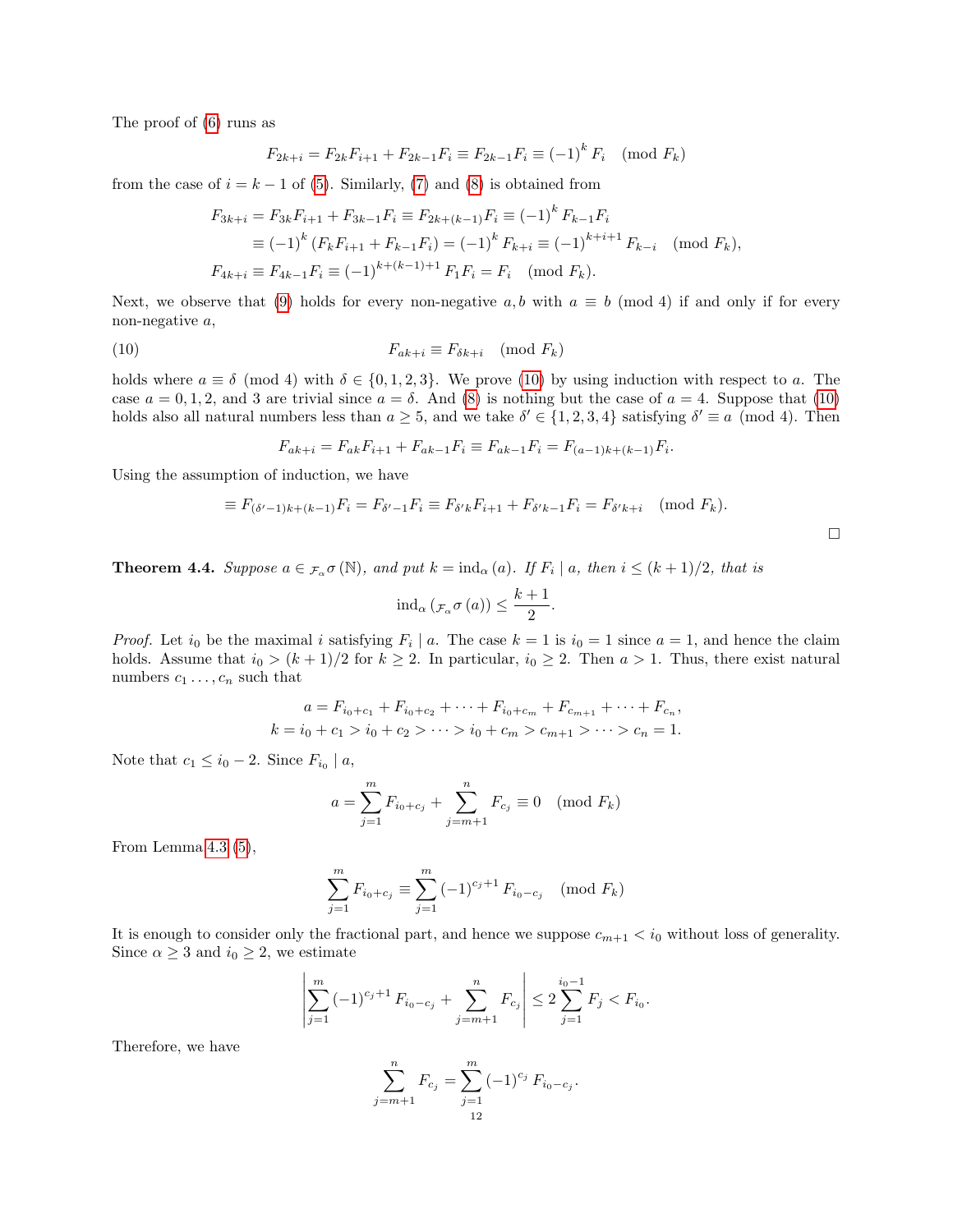Assume that there exist some  $j \in \{1, \ldots, m\}$  such that  $c_j$  is odd, and denote all of them by  $c_{d_1}, \ldots, c_{d_h}$ . Then

$$
\sum_{j=m+1}^{n} F_{c_j} + \sum_{i=1}^{h} F_{i_0 - c_{d_i}} = \sum_{\substack{j=1 \ j \neq c_{d_i} (i=1,...,h)}}^{m} F_{i_0 - c_j}.
$$

In both sides, each coefficient of  $\mathcal{F}_{\alpha}$  numbers are  $\leq 2$ . Thus, they are Zeckendorf representations of a natural number. However, the left hand side has  $F_{i_0-c_{d_h}}$  and the right-hand side does not. This is a contradiction to the uniqueness of the Zeckendorf representation. Therefore  $c_j$  is even for all  $j = 1, \ldots, m$ , and

$$
\sum_{j=m+1}^{n} F_{c_j} = \sum_{j=1}^{m} F_{i_0 - c_j}
$$

holds. This both sides are Zeckendorf representations. But the left hand side has  $F_1$  and the right-hand side does not have it since  $c_1 \leq i_0 - 2$ . This is also a contradiction to the uniqueness, and hence we obtain that  $i_0 \leq (k+1)/2.$ 

**Remark 4.5.** The estimate given by Theorem[.4.4](#page-11-1) is best-possible. Let  $a = F_{2p-1} + 1$  with  $p, 2p - 1 \in \mathbb{P}$ . For example,  $p = 3$ . From Theorem[.4.4,](#page-11-1)  $i \leq p$  if  $F_i \mid a$ . On the other hand, we get  $F_p \mid a$  if p is odd from Corollary[.3.3](#page-10-7) [\(4\)](#page-10-0).

We can obtain that the converse of Corollary[.3.3](#page-10-7) from this theorem.

<span id="page-12-0"></span>**Theorem 4.6.** For two odd prime numbers  $p, q$ , the following are equivalent:

(i)  $p = 2q + 1$  or  $2q - 1$ , (ii)  $\mathcal{F}_{\alpha} \sigma^2(F_p) = \mathcal{F}_{\alpha} \sigma(F_q)$  for some  $\alpha \geq 3$ , (iii)  $\mathcal{F}_{\alpha} \sigma^2(F_p) = \mathcal{F}_{\alpha} \sigma(F_q)$  for all  $\alpha \geq 3$ .

Proof. From Corollary[.3.3,](#page-10-7) (i) implies (iii). Also it is clear that (ii) follows from (iii). Suppose that (ii) is true, and let  $p = 2q' + 1$ . Since

$$
F_p + 1 = F_{(q'+1)+q'} + F_{(q'+1)-q'} = \begin{cases} F_{q'} (F_{q'+2} + F_{q'}) & (q' \text{ is odd}), \\ F_{q'+1} (F_{q'+1} + F_{q'-1}) & (q' \text{ is even}) \end{cases}
$$

from [\(3\)](#page-8-0),

$$
F_{\alpha} \sigma^2 \left( F_p \right) = F_{\alpha} \sigma \left( F_p + 1 \right) \ge \begin{cases} \mathcal{F}_{\alpha} \sigma \left( F_{q'} \right) & (q' \text{ is odd}) \,, \\ \mathcal{F}_{\alpha} \sigma \left( F_{q' + 1} \right) & (q' \text{ is even}) \,. \end{cases}
$$

Thus

$$
q = \mathrm{ind}_{\alpha} (F_q + 1) = \mathrm{ind}_{\alpha} (\mathcal{F}_{\alpha} \sigma (F_q)) = \mathrm{ind}_{\alpha} (\mathcal{F}_{\alpha} \sigma^2 (F_p)) \geq q' + \frac{1 + (-1)^{q'}}{2}.
$$

 $\overline{\phantom{a}}$ 

On the other hand,

$$
\mathrm{ind}_{\alpha}\left({}_{\mathcal{F}_{\alpha}}\sigma^{2}\left(F_{p}\right)\right)=\mathrm{ind}_{\alpha}\left({}_{\mathcal{F}_{\alpha}}\sigma\left(F_{p}+1\right)\right)\leq\frac{p+1}{2}=q'+1
$$

from Theorem[.4.4.](#page-11-1) If q' is even, then we have  $q = q' + 1$ , and hence  $p = 2q - 1$ . If q' is odd, then we get  $q' = q$  since  $q' \leq q \leq q' + 1$  and q is odd. Consequently, we obtain that  $p = 2q + 1$ .

<span id="page-12-1"></span>**Theorem 4.7.** For every natural number  $n$ ,

$$
\mathrm{ord}_{\alpha}(n) \le \frac{1}{\log 2} \log \left( \mathrm{ind}_{\alpha}(n) \right) + 2.
$$

*Proof.* Let a be an arbitrary element in  $_{\mathcal{F}_{\alpha}} \sigma(\mathbb{N})$ , and take a natural number k such that  $2^k \leq \text{ind}_{\alpha}(a) < 2^{k+1}$ . From Theorem[.4.4,](#page-11-1) we estimate that

$$
\mathrm{ind}_{\alpha}\left(\mathcal{F}_{\alpha}\sigma^{k}\left(a\right)\right) \leq \frac{1}{2}\mathrm{ind}_{\alpha}\left(\mathcal{F}_{\alpha}\sigma^{k-1}\left(a\right)\right) + \frac{1}{2} \leq \cdots \leq \left(\frac{1}{2}\right)^{k}\mathrm{ind}_{\alpha}\left(a\right) + \sum_{m=1}^{k-1}\frac{1}{2^{m}} < 3.
$$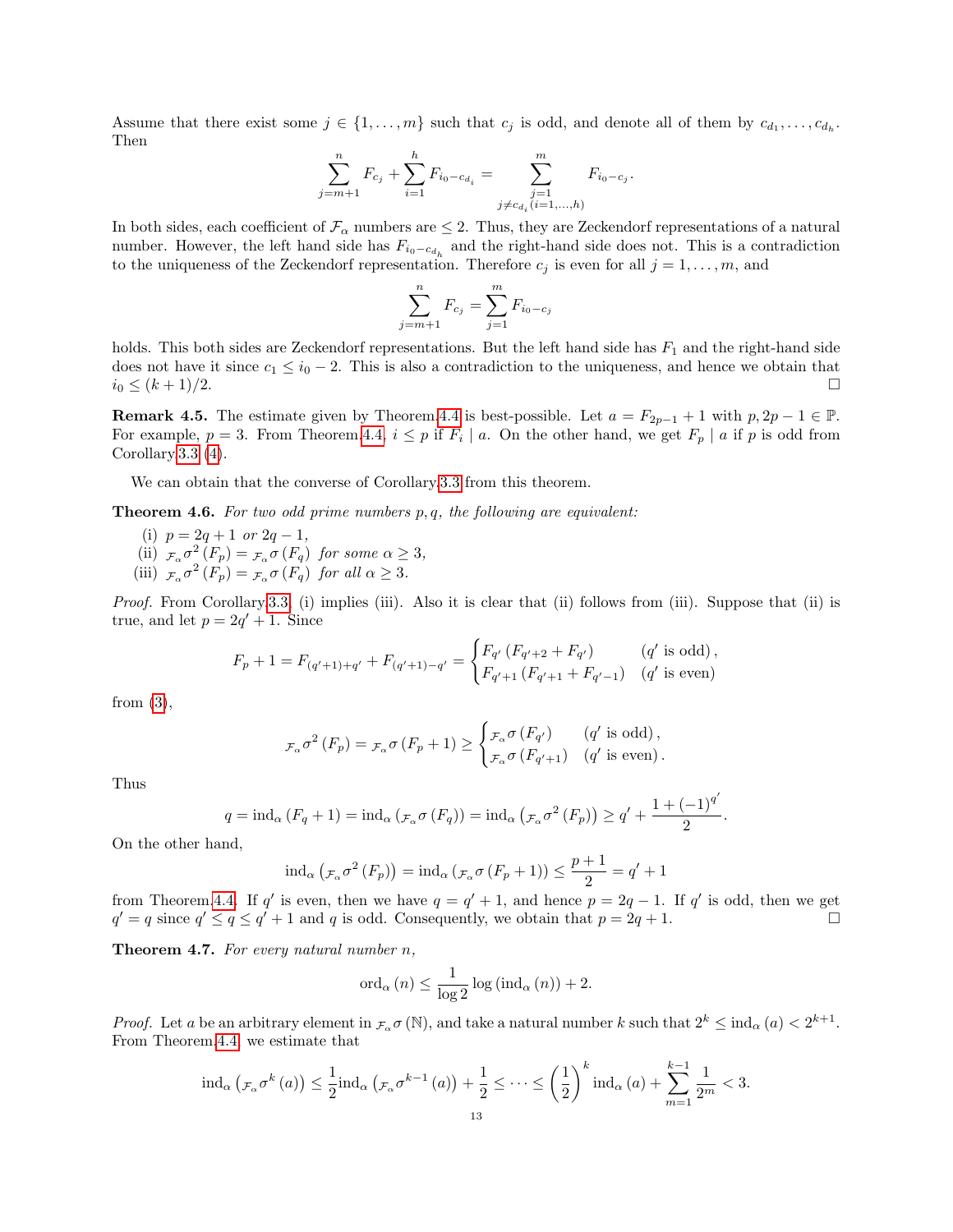That is  $\text{ind}_{\alpha}(\mathcal{F}_{\alpha} \sigma^k(a)) \leq 2$ . For  $b \in \mathcal{F}_{\alpha} \sigma(\mathbb{N})$ , if  $\text{ind}_{\alpha}(b) = 2$ , then b is  $F_2 + F_1$ . Since  $\alpha$  does not divide them, we get  $\mathcal{F}_{\alpha} \sigma(b) = 1$ . Therefore  $\text{ind}_{\alpha} (\mathcal{F}_{\alpha} \sigma^{k+1}(a)) = 1$ . Since  $k \leq \log(\text{ind}_{\alpha}(a))/\log 2$ , we find that

$$
\mathrm{ord}_{\alpha}(a) \leq \frac{1}{\log 2} \log\left(\mathrm{ind}_{\alpha}(a)\right) + 1.
$$

From this, for every  $n$ ,

$$
\operatorname{ord}_{\alpha}(n) = \operatorname{ord}_{\alpha}(\mathcal{F}_{\alpha}\sigma(n)) + 1 \leq \frac{1}{\log 2} \log \left( \operatorname{ind}_{\alpha}(\mathcal{F}_{\alpha}\sigma(n)) \right) + 2 \leq \frac{1}{\log 2} \log \left( \operatorname{ind}_{\alpha}(n) \right) + 2.
$$

Let us remember that  $\text{ind}_{\alpha}(n)$  is the maximal index of  $\mathcal{F}_{\alpha}$  numbers  $\leq n$ . Since  $\mathcal{F}_{\alpha}$  is defined by the linear recurrence sequence whose coefficients are  $\geq 1$ , it diverges exponentically. Therefore, we expect that ord<sub>α</sub> (n)  $\ll$  log log n. In fact, we obtain the following more explicit inequalities.

<span id="page-13-1"></span>**Theorem 4.8.** Let  $\alpha \geq 3$  be an integer. Then we have

$$
\operatorname{ord}_{\alpha}(n) \begin{cases} = 0 & (n = 1), \\ < \frac{1}{\log 2} \log \log n + 3 & (n \ge 2). \end{cases}
$$

In particular, if  $\alpha \geq 55$  and

$$
n > \exp\left(\frac{4}{\log \varphi_{\alpha} - 4} \log \left(\sqrt{\alpha^2 + 4} + \frac{1}{\varphi_{\alpha}}\right)\right),\,
$$

then we get

<span id="page-13-0"></span>(11) 
$$
\operatorname{ord}_{\alpha}(n) < \frac{1}{\log 2} \log \log n.
$$

Moreover,

$$
\operatorname{ord}_{\alpha}(n) \begin{cases} = 0 & (n = 1), \\ = 1 & (2 \leq n \leq 7), \\ < \frac{1}{\log 2} \log \log n & (n \geq 8) \end{cases}
$$

holds at least in the case  $\alpha \geq 2981$ .

*Proof.* We see that  $\text{ord}_{\alpha}(1) = 0$  by definition. Hereafter let  $n \geq 2$  and  $k = \text{ind}_{\alpha}(n) \geq 1$ . Since  $F_k \leq n$ , we have

$$
k \le \frac{1}{\log \varphi_{\alpha}} \log \left( n \sqrt{\alpha^2 + 4} + \left( -\varphi_{\alpha} \right)^{-k} \right)
$$

by the argument in the proof of Theorem[.2.6.](#page-7-0) From Theorem[.4.7,](#page-12-1) we estimate that

<span id="page-13-2"></span>
$$
\operatorname{ord}_{\alpha}(n) \le \frac{1}{\log 2} \left( \log \log \left( n \sqrt{\alpha^2 + 4} + (-\varphi_{\alpha})^{-k} \right) - \log \log \varphi_{\alpha} \right) + 2
$$
  

$$
\left( 12 \right) \qquad \qquad < \frac{1}{\log 2} \log \log n + \frac{1}{\log 2} \left( \log \left( 1 + \frac{1}{\log n} \log \left( \sqrt{\alpha^2 + 4} + \frac{1}{\varphi_{\alpha}} \right) \right) - \log \log \varphi_{\alpha} \right) + 2.
$$

Here, we define

$$
f_{\alpha}(x) := \log\left(1 + \frac{1}{\log x} \log\left(\sqrt{\alpha^2 + 4} + \frac{1}{\varphi_{\alpha}}\right)\right) - \log\log\varphi_{\alpha},
$$

$$
g_{\alpha}(x) := \exp\left(f_{\alpha}(x)\right) = \frac{1}{\log\varphi_{\alpha}}\left(1 + \frac{1}{\log x}\log\left(\sqrt{\alpha^2 + 4} + \frac{1}{\varphi_{\alpha}}\right)\right)
$$

with  $x \geq 2$ . For real  $y > (\log \varphi_{\alpha})^{-1}$ , we have

$$
x > \exp\left(\frac{1}{y \log \varphi_{\alpha} - 1} \log \left(\sqrt{\alpha^2 + 4} + \frac{1}{\varphi_{\alpha}}\right)\right).
$$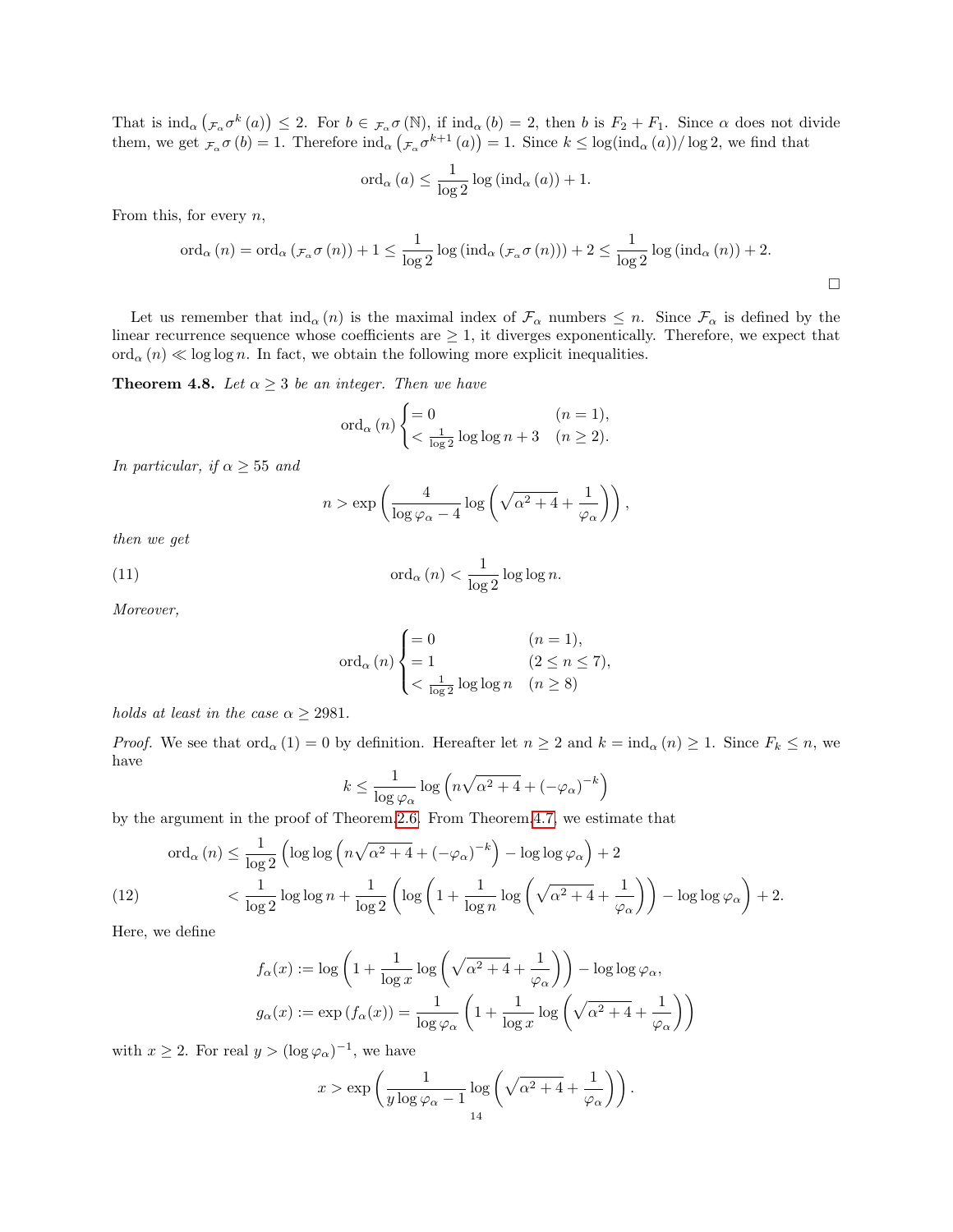Denote by  $A_{\alpha}(y)$  the right-hand side of this inequality. Then  $A_{\alpha}(y)$  is decreasing with respect to  $\alpha$ . (We Denote by  $A_{\alpha}(y)$  the right-hand side of this inequality. Then  $A_{\alpha}(y)$  is<br>will prove this in Remark[.4.9.](#page-14-0)) Since  $\varphi_3 = (3 + \sqrt{13})/2 > 3.3$ , we have

$$
\log A_{\alpha}(2) \le \log A_{3}(2) = \frac{1}{2 \log \varphi_{3} - 1} \log \left( \sqrt{13} + \varphi_{3}^{-1} \right) < 1
$$

with  $\alpha \geq 3$ , that is  $A_{\alpha}(2) < 3$ . Therefore, we have  $g_{\alpha}(x) < 2$  for  $\alpha \geq 3$  and  $x \geq 3$ . Thus for every  $\alpha \geq 3$ ,

$$
\operatorname{ord}_{\alpha}(n) < \frac{1}{\log 2} \log \log n + \frac{1}{\log 2} \log g_{\alpha}(n) + 2 < \frac{1}{\log 2} \log \log n + 3
$$

with  $n \geq 3$ . In addition, this also holds the case  $n = 2$  since  $\text{ord}_{\alpha}(2) = 1$  and  $\log \log 2 / \log 2 + 3 \approx 2.47$ .

Let us next prove [\(11\)](#page-13-0). It is enough to consider the domain of  $\alpha \geq 3$  and  $a \geq 2$  which satisfies  $f_{\alpha}(x)/\log 2+$ 2 < 0. Since this condition can be transformed into  $g_{\alpha}(s)$  < 1/4 it is enough to assume the condition  $x > A_{\alpha}(1/4)$  for all sufficient large  $\alpha$ . Then  $\log \varphi_{\alpha} > 4$ , that is  $\alpha \geq 55$ . Thus for every  $\alpha \geq 55$ , we have

$$
\operatorname{ord}_{\alpha}(n) < \frac{1}{\log 2} \log \log n
$$

with  $x > A_{\alpha}(1/4)$ . Since  $A_{\alpha}(y)$  is decreasing in  $\alpha$ ,  $\alpha > A_{\alpha}(1/4)$  holds for all sufficiently large  $\alpha \geq 55$ . The lower bound is  $\alpha \geq 2981$  from computer calculations, and hence for every  $\alpha \geq 2981$  we get

$$
\operatorname{ord}_{\alpha}(n) < \frac{1}{\log 2} \log \log n
$$

with  $n \ge \alpha$ . ord<sub> $\alpha$ </sub> (n) = 1 if  $2 \le n < \alpha$ , and  $\log \log n / \log 2 > 1$  for  $n \ge 8$ . This implies

$$
\operatorname{ord}_{\alpha}(n) \begin{cases} = 1 & (2 \le n \le 7), \\ < \frac{1}{\log 2} \log \log n & (n \ge 8). \end{cases}
$$

<span id="page-14-0"></span>**Remark 4.9.** We show that  $A_{\alpha}(y)$  is decreasing monotonically in  $\alpha$ . By definition,

$$
\log A_{\alpha}(y) = \frac{\log \sqrt{\alpha^2 + 4}}{y \log \varphi_{\alpha} - 1} + \frac{1}{y \log \varphi_{\alpha} - 1} \log \left( 1 + \frac{1}{\varphi_{\alpha} \sqrt{\alpha^2 + 4}} \right) =: B(\alpha) + C(\alpha)
$$

say, with  $y \log \varphi_\alpha > 1$ . It is clear that  $C(\alpha)$  is decreasing, and hence it is sufficient to discuss on  $B(\alpha)$ . For real  $\alpha$  with  $y \log \varphi_\alpha > 1$ ,

$$
\frac{d}{d\alpha}B(\alpha) = \frac{1}{(y \log \varphi_{\alpha} - 1)^2} \left( \frac{2y\alpha}{\alpha^2 + 4} \log \varphi_{\alpha} - \frac{2\alpha}{\alpha^2 + 4} - \frac{y\varphi_{\alpha}'}{\varphi_{\alpha}} \log (\alpha^2 + 4) \right).
$$

Since  $\varphi_{\alpha}$  <  $\sqrt{\alpha^2 + 4}$ , we estimate that the right-hand side of the above is

$$
\langle \frac{1}{(y \log \varphi_{\alpha} - 1)^2} \left( \frac{2y\alpha}{\alpha^2 + 4} \log \sqrt{\alpha^2 + 4} - \frac{y\varphi_{\alpha}'}{\varphi_{\alpha}} \log (\alpha^2 + 4) \right) \n= \frac{y \log (\alpha^2 + 4)}{(y \log \varphi_{\alpha} - 1)^2} \left( \frac{\alpha}{\alpha^2 + 4} - \frac{\varphi_{\alpha}'}{\varphi_{\alpha}} \right) \n= \frac{y \log (\alpha^2 + 4)}{(y \log \varphi_{\alpha} - 1)^2 (\alpha^2 + 4) (\alpha + \sqrt{\alpha^2 + 4})} \left( \alpha \left( \alpha + \sqrt{\alpha^2 + 4} \right) - \left( 1 + \frac{\alpha}{\sqrt{\alpha^2 + 4}} \right) (\alpha^2 + 4) \right) \n= -\frac{4y \log (\alpha^2 + 4)}{(y \log \varphi_{\alpha} - 1)^2 (\alpha^2 + 4) (\alpha + \sqrt{\alpha^2 + 4})} < 0.
$$

Let us consider the case  $\alpha = 55$ .

**Remark 4.10.** Since  $\log A_{55} (1/4) \simeq 2091.79$ ,

$$
\operatorname{ord}_{55}(n) < \frac{1}{\log 2} \log \log n
$$

holds at least for  $n > e^{2092}$ .

In addition, we obtain the following corollary from Theorem[.4.8.](#page-13-1)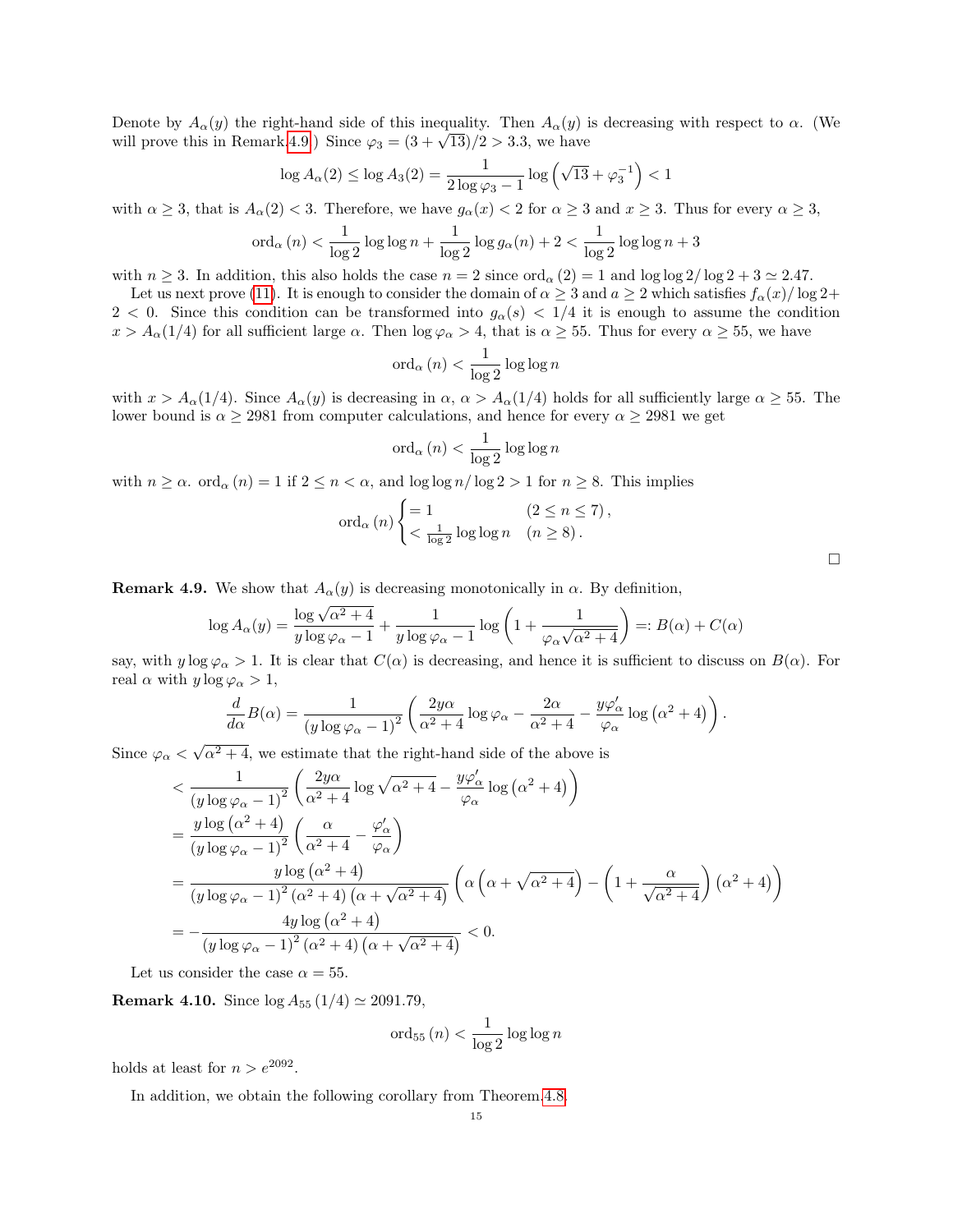Corollary 4.11. For every  $\alpha \geq 3$ ,

$$
\limsup_{n \to \infty} \frac{\text{ord}_{\alpha}(n)}{\log \log n} \le \frac{1}{\log 2}.
$$

Corollary 4.12.

$$
\lim_{\alpha \to \infty} \liminf_{n \to \infty} \left( \frac{1}{\log 2} \log \log n - \text{ord}_{\alpha}(n) \right) = +\infty.
$$

Proof. From  $(12)$ , we have

$$
\liminf_{n \to \infty} \left( \frac{1}{\log 2} \log \log n - \text{ord}_{\alpha}(n) \right) \ge \frac{1}{\log 2} \log \log \varphi_{\alpha} - 2.
$$

 $\Box$ 

From Theorem[.4.7,](#page-12-1) we have  $\text{ord}_{\alpha}(F_p) \leq \log p/\log 2 + 2$  for prime p. In fact, there is quite a big difference between them, which can be observed by numerical tests (FIGUR[E1](#page-15-0), FIGUR[E2\)](#page-15-1). Thus, the author believes that the following theorem will be useful in the future.



<span id="page-15-0"></span>FIGURE 1. ord<sub>3</sub>  $(F_n)$  and  $\log n / \log 2 + 2$  ( $n \leq 80000$ )



<span id="page-15-1"></span>FIGURE 2. ord<sub>3</sub>  $(F_n) / \log(n + 1)$  and  $1 / \log 2$  ( $n \leq 80000$ )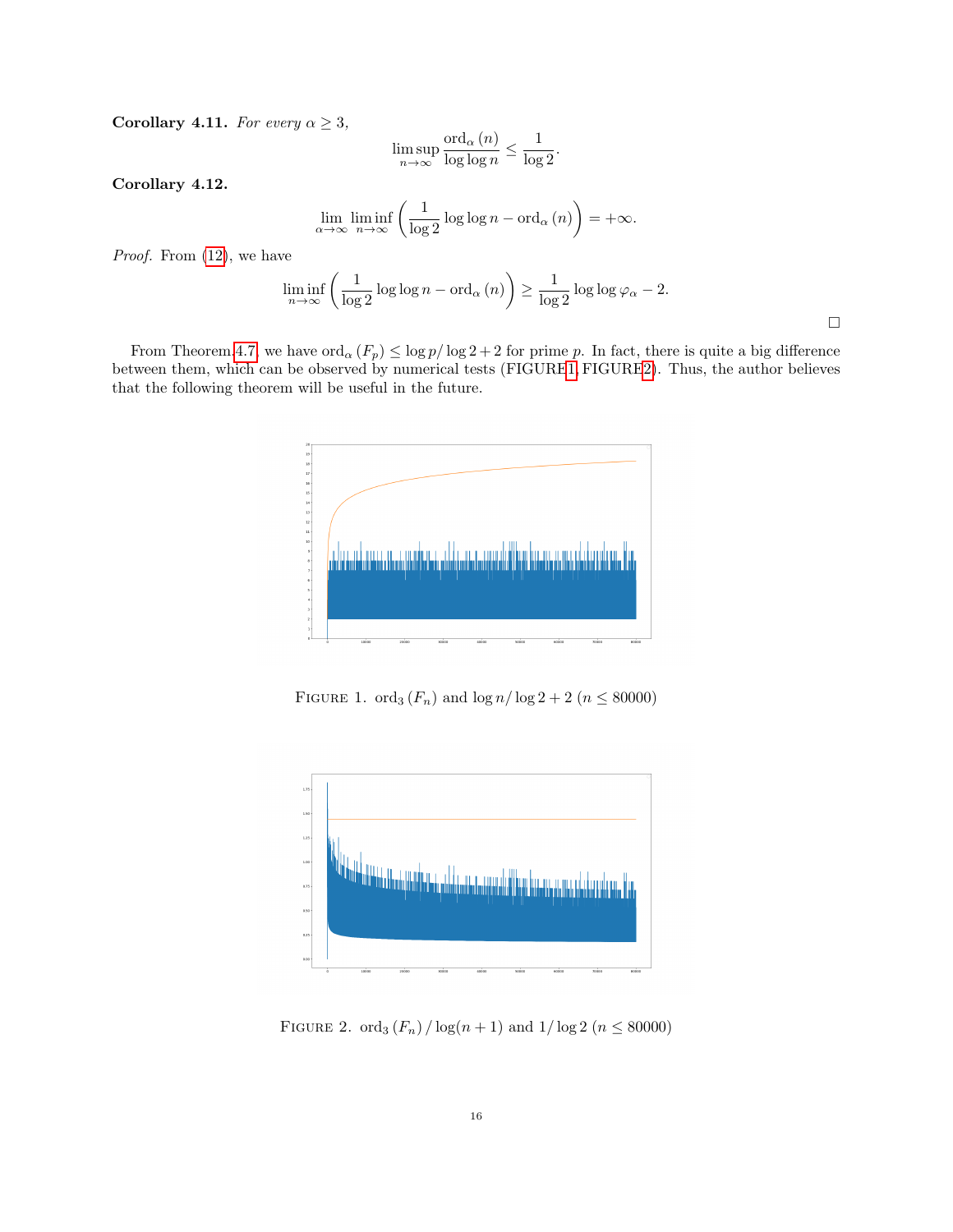<span id="page-16-0"></span>**Theorem 4.13.** Suppose  $\alpha \geq 3$ , and put  $C_{\alpha} := \limsup_{p \to \infty} \frac{\text{ord}_{\alpha}(F_p)}{\log p}$ . If  $C_{\alpha} < 1/\log 2$  for some  $\alpha$ , then

$$
\limsup_{p \to \infty} \frac{l(p)}{\log p} \le \frac{C_{\alpha}}{1 - C_{\alpha} \log 2}.
$$

*Proof.* Suppose that  $C_{\alpha} < 1/\log 2$ . For every  $0 < \varepsilon < 1/\log 2 - C_{\alpha}$ ,

<span id="page-16-2"></span>(13) 
$$
\operatorname{ord}_{\alpha}(F_p) < (C_{\alpha} + \varepsilon) \log p
$$

with sufficiently large  $p$ . And

$$
\log\left((p\pm 1) 2^{l_{\pm 1}(p)-1} \mp 1\right) = (l_{\pm 1}(p)-1)\log 2 + \log p + O\left(\frac{1}{p}\right).
$$

We replace p by  $(p \pm 1) 2^{l_{\pm 1}(p)-1} \mp 1$  in [\(13\)](#page-16-2). Then

$$
l(p) - 1 + \operatorname{ord}_{\alpha}(F_p) < (C_{\alpha} + \varepsilon) \left( (l_{\pm 1}(p) - 1) \log 2 + \log p + O\left(\frac{1}{p}\right) \right)
$$

from Corollary[.3.3,](#page-10-7) and hence we have

$$
l(p) < 1 + \frac{C_{\alpha} + \varepsilon}{1 - (C_{\alpha} + \varepsilon) \log 2} \log p + O\left(\frac{1}{p}\right).
$$

Divide the both sides by  $\log p$ , and take limit superior with respect to p. Then we find that

$$
\limsup_{p \to \infty} \frac{l(p)}{\log p} \le \frac{C_{\alpha} + \varepsilon}{1 - (C_{\alpha} + \varepsilon) \log 2}.
$$

The sufficient condition of Theorem[.4.13,](#page-16-0) written in terms of prime numbers, can be replaced by the condition written in terms of natural numbers.

<span id="page-16-1"></span>**Corollary 4.14.** Suppose that  $\alpha \geq 3$ , and put  $D_{\alpha} := \limsup_{n \to \infty} \frac{\text{ord}_{\alpha}(n)}{\log \log n}$ . If  $D_{\alpha} < 1/\log 2$  for some  $\alpha$ , then

$$
\limsup_{p \to \infty} \frac{l(p)}{\log p} \le \frac{D_{\alpha}}{1 - D_{\alpha} \log 2}.
$$

*Proof.* For all natural  $n$ ,

$$
\log F_n = n \log \varphi_\alpha + \log \left( \frac{1 - \left( -\varphi_\alpha^2 \right)^{-n}}{\sqrt{\alpha^2 + 4}} \right)
$$

from Fact[.2.2](#page-6-0) (a). In particular,  $\log \log F_n \sim \log n$ . Then, for every  $\varepsilon > 0$ , we have  $\log p / \log \log F_p > 1 - \varepsilon$ with any sufficiently large p. Thus we estimate that

$$
D_{\alpha} \geq \limsup_{p \to \infty} \frac{\text{ord}_{\alpha}(F_p)}{\log \log F_p} = \limsup_{p \to \infty} \frac{\text{ord}_{\alpha}(F_p)}{\log p} \cdot \frac{\log p}{\log \log F_p} \geq (1 - \varepsilon) \limsup_{p \to \infty} \frac{\text{ord}_{\alpha}(F_p)}{\log p}.
$$

Now, since  $\varepsilon > 0$  is arbitrary, we get

$$
\limsup_{p \to \infty} \frac{\text{ord}_{\alpha}(F_p)}{\log p} \le D_{\alpha}.
$$

Here we suppose  $D_{\alpha} < 1/\log 2$  and apply Theorem[.4.13,](#page-16-0) then the proof is complete.

The advantage of this corollary is that the problem of upper estimation of  $l(p)$  is reduced to the situation that we can use number theoretic methods which cannot be applied to prime numbers.

 $\Box$